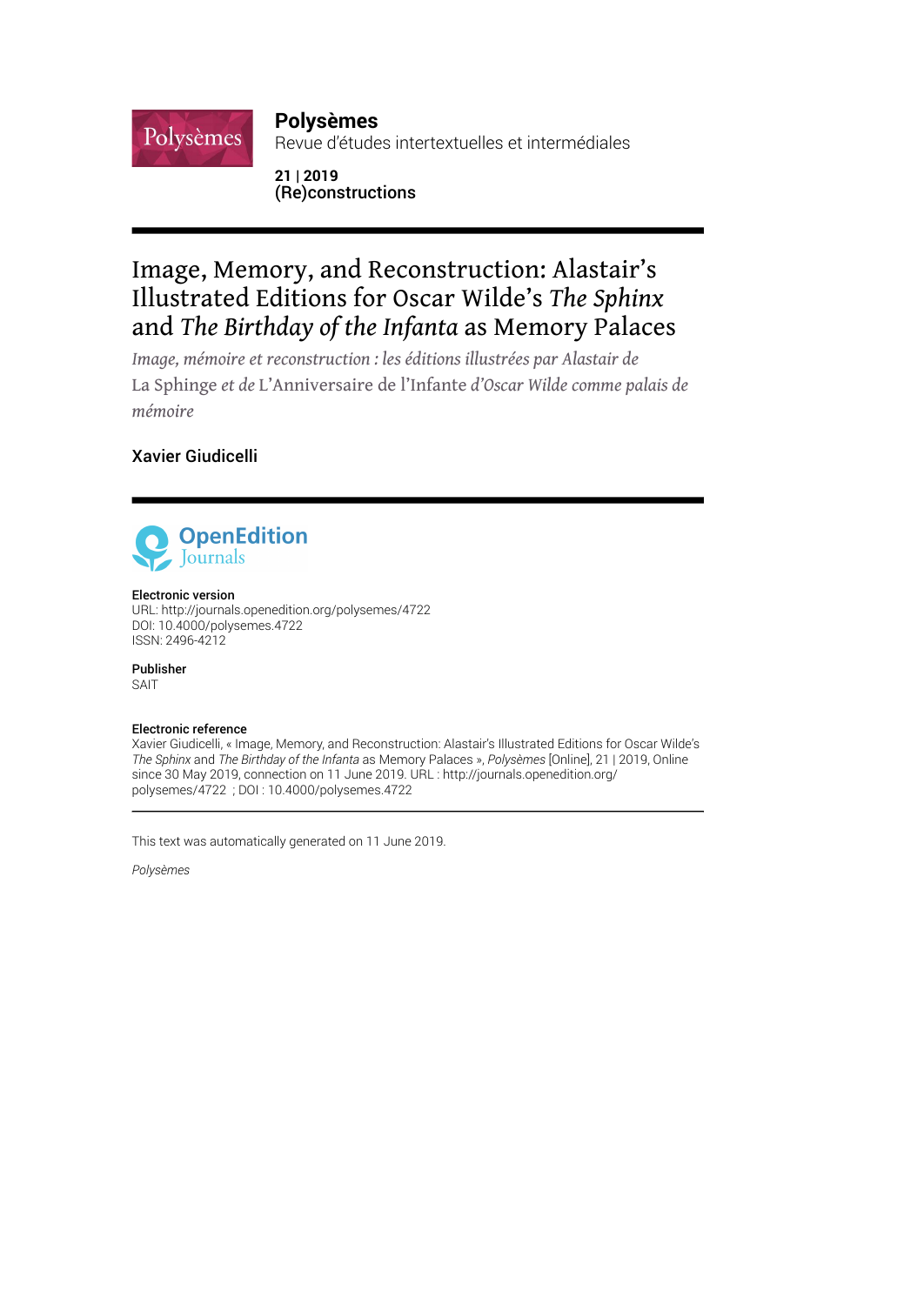1

# Image, Memory, and Reconstruction: Alastair's Illustrated Editions for Oscar Wilde's *The Sphinx* and *The Birthday of the Infanta* as Memory Palaces

*Image, mémoire et reconstruction : les éditions illustrées par Alastair de*  La Sphinge *et de* L'Anniversaire de l'Infante *d'Oscar Wilde comme palais de mémoire*

## Xavier Giudicelli

Book illustration necessarily involves a form of reconstruction: graphic artists offer a series of visual fragments from which the reader/viewer is invited to recompose the text. Illustrators thereby also suggest a particular vision of—and interpretative itinerary through—the book. I would also argue that book illustration may be akin to a memory palace. Building a memory palace is a well-known mnemonic method—already advocated in Greek and Roman rhetorical treatises (the method of *loci*, the memory journey, or mind palace technique) (see Yates)—whereby the subject builds a mental space, often spacious and grand, around which s/he walks in her/his mind and wherein s/he places the things s/he needs to remember, in the form of pictures, startling enough to trigger the imagination. It is also the principle upon which Aby Warburg's *Mnemosyne Atlas* (1921-29) —an attempt to map the afterlife of antiquity through a series of panels—is based. "Memory palace" was also the title of an exhibition held in the Porter Gallery of the Victoria and Albert Museum in 2013, a physically immersive illustrated story—or walk-in book—displaying fragments of a dystopian novella by British writer Hari Kunzru—about a nightmarish futuristic society, in which all knowledge, culture and images have been wiped out—along with the twenty graphic creations by different designers and illustrators that Kunzru's text had inspired.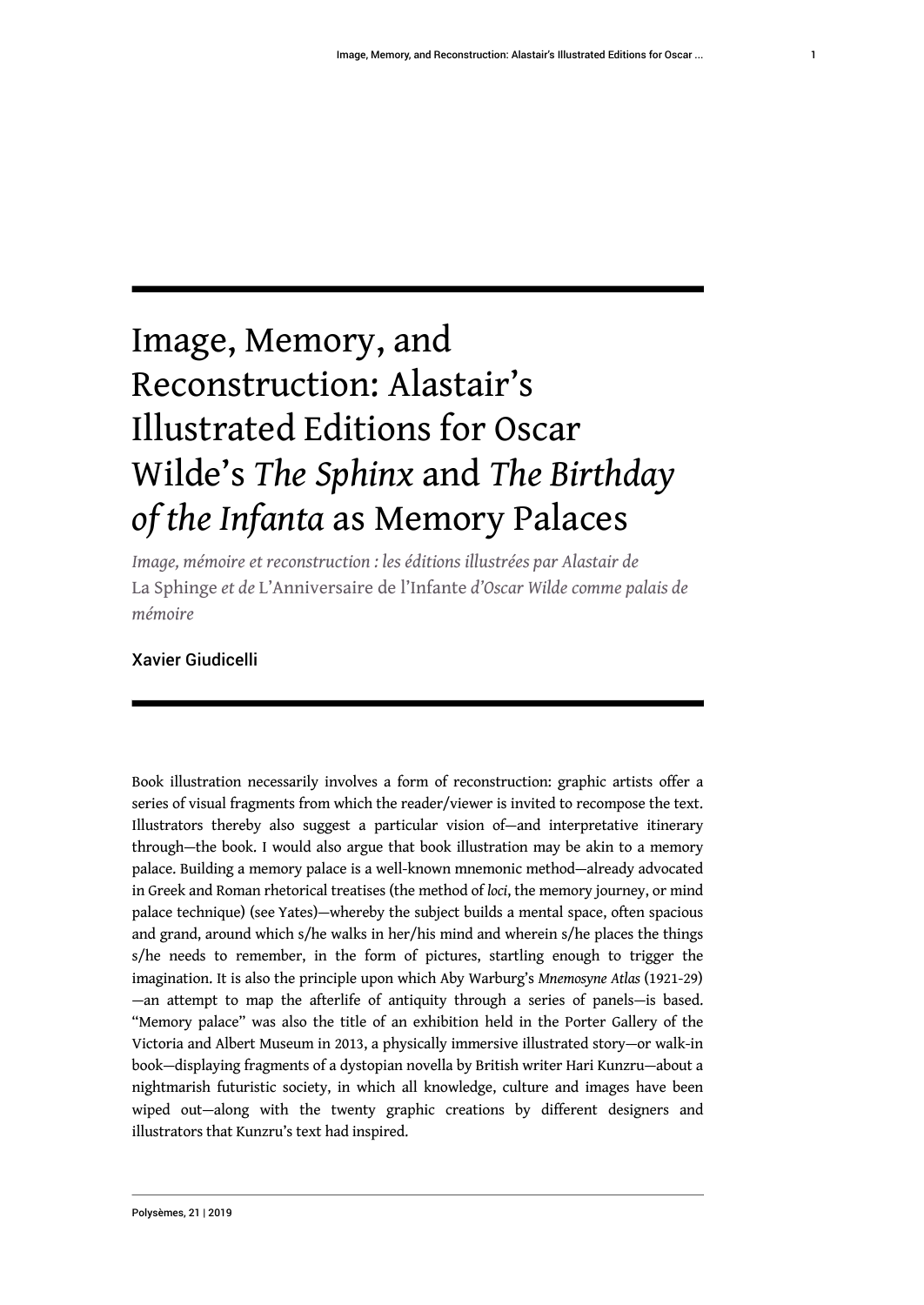<span id="page-2-1"></span><span id="page-2-0"></span>The notion of "memory palace" is a paradigm I would like to try out in order to make sense of the word-image relationships within illustrated books, taking as case studies two —hitherto little investigated—illustrated editions of Wilde's texts done by the same artist, Alastair, both published in the 1920s: a poem, *The Sphinx*, [1](#page-17-0) illustrated by Alastair in 1920, and a tale, *The* Birthday of the Infanta,<sup>[2](#page-17-1)</sup> illustrated by Alastair in 1928. Those two sets of illustrations are, I will contend, akin to memory palaces, as they bear witness to Alastair's interpictorial reprising, but also as they require the reader/viewer's active circulation within a network of texts and images.

German-born polyglot artist Alastair is an eccentric and cosmopolitan figure, whose productions testify to Oscar Wilde's enduring legacy at the beginning of the twentieth century. Alastair, the *nom de plume* of Hans Henning Otto, Baron von Voigt (1887-1969), led a nomadic existence, living in Germany, Austria, Britain and France; he was thought to be German by English writers, English by German writers and Hungarian by French writers (Arwas 5). He translated some of Wilde's works into German (*Das Bildnis des Dorian Gray*. Konstanz: Lingua Verlag, 1948) and also illustrated several of Wilde's texts for both French and British publishers. Besides *The Sphinx* and *The Birthday of the Infanta*, he produced images for a French edition of *Salomé* for the Parisian publisher Georges Crès in 1922,<sup>[3](#page-17-2)</sup> as well as uncollected drawings for *The Picture of Dorian Gray* in the late 1920s ( *Dorian Gray in Catherine de Medici's Mourning Bed*, for example [Arwas 87]). His drawing style, "untouched by the contemporary" according to Robert Ross (qtd in Arwas 8), is reminiscent of the art of the "decadent" 1890s (Arwas 5)—, and also attests to the construction of a camp sensibility, under the aegis of Oscar Wilde, in the early twentieth century.

<span id="page-2-6"></span><span id="page-2-5"></span><span id="page-2-4"></span><span id="page-2-3"></span><span id="page-2-2"></span>The illustrated versions of Wilde's texts by Alastair are both collectors' items: they are large-format (in-quartos), limited editions (1,000 copies for *The Sphinx* and just 110 copies for *The Birthday of the Infanta*), aimed at bibliophiles. Alastair's illustrated edition of *The Sphinx* contains a frontispiece, decorations, and nine full-page illustrations (see list of illustrations at the end of the essay) in black, white, and turquoise.[4](#page-17-3) The book had been planned before World War 1,<sup>[5](#page-17-4)</sup> the illustrations had been printed in Belgium and stored in London during the war years (Arwas 12). It was finally published in 1920, by John Lane, the emblematic publisher of the 1890s in Britain,<sup>[6](#page-17-5)</sup> who had already issued in 1914 a selection of drawings by Alastair (*Forty-Three Drawings by Alastair*), preceded, like the 1920 *Sphinx*, by a preface authored by Robert Ross, Oscar Wilde's close friend and literary executor. Alastair's version of *The Birthday of the Infanta* dates back to 1928 and contains eight tinted plates and a frontispiece (see full list of illustrations at the end of the essay).<sup>[7](#page-17-6)</sup> It was published by The Black Sun Press/Éditions Narcisse—a Paris-based publishing house run by an American expatriate couple, Harry Crosby and his wife, Mary "Caresse" Crosby (*née* Mary Phelps Jacob)—in two versions, one in French, one in English. Alastair had met the Crosbys in 1927, the year when they decided to start their own publishing house in Paris (Arwas 17). *The Birthday of the Infanta* is one of the first books that they issued; it contains a preface by Harry Crosby. The Black Sun Press would go on to publish many modernist authors, including James Joyce (*Tales Told of Shem and Shaum: Three Fragments from Work in Progress*, 1929) and Ezra Pound (*Imaginary Letters*, 1930). Alastair further collaborated with the Crosbys for an illustrated edition of Edgar Allan Poe's *The Fall of the House of Usher* (1928) and of Crosby's own collection of poems, *Red Skeletons* (1928).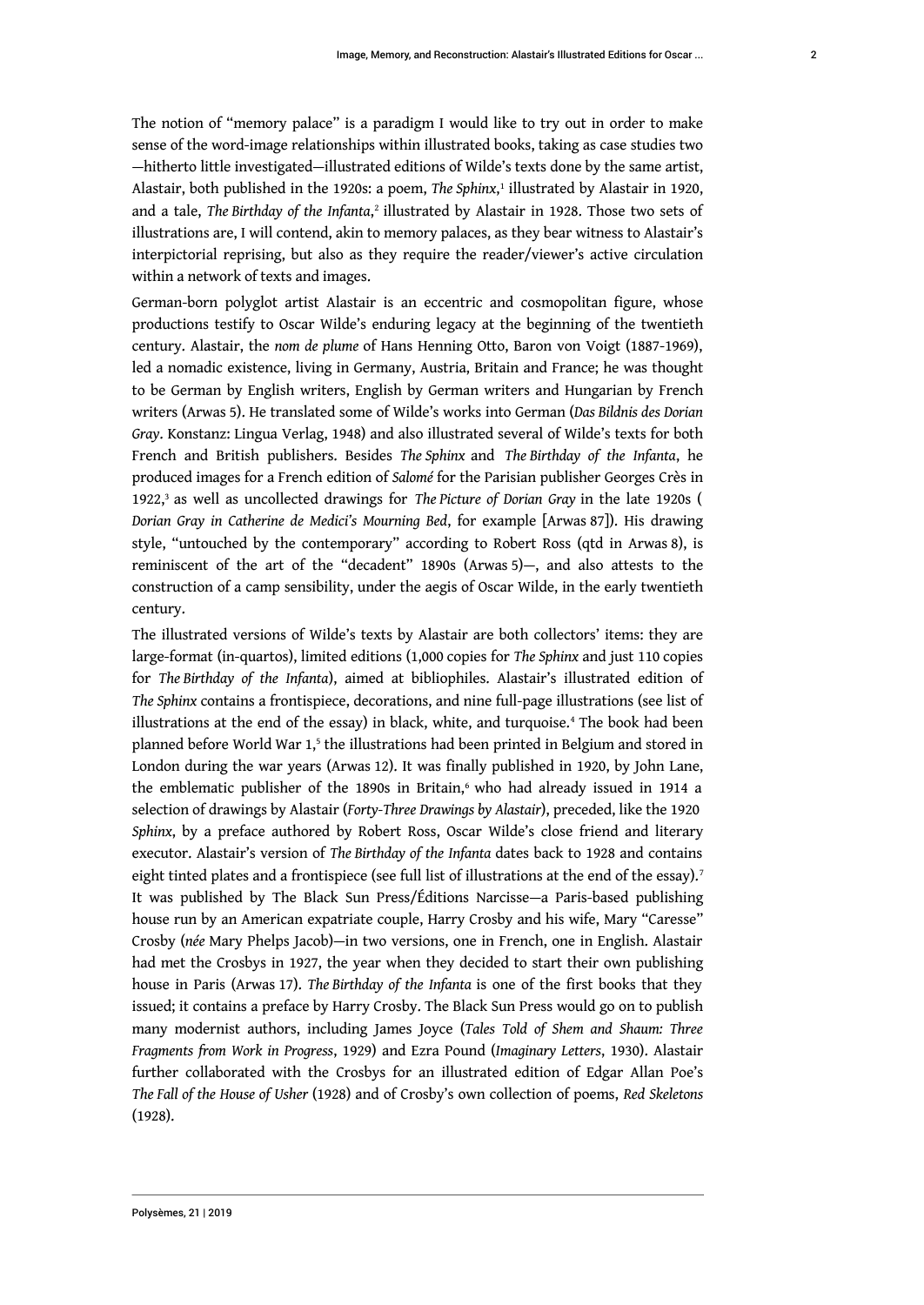I wish to offer a selective path through Alastair's transpositions of Wilde's texts, a guided tour of Alastair's memory palaces. I will first show that these illustrated versions, whilst being a testimony of the influence of the Anglo-Irish author's works in the early twentieth century—a mausoleum erected to the memory of Wilde—also hold up a mirror to Wilde's texts themselves, which are imaginary reconstructions of worlds—the ancient world (*The Sphinx*) or the Spanish Golden Age (*The Birthday of the Infanta*)—and are based on a dialogue between visual and verbal images. This will then lead me to analyse the practice of interpictorial reprising which characterises Alastair's illustrations for *The Sphinx* and *The Birthday of the Infanta*: Alastair's images bear the traces of the influence of such *fin-de-siècle* graphic artists—and illustrators of Wilde—as Aubrey Beardsley and Charles Ricketts. A further focus will be on how Alastair stages Wilde's texts, and turns the illustrated book into a theatrical, camp—maybe queer—space.

## From Images to Texts to Images

<span id="page-3-0"></span>Wilde's *Birthday of the Infanta* is a variation upon Diego Velázquez's 1656 *Las Meninas* (oil on canvas, 318 x 276 cm, Madrid, Museo del Prado), as Wilde himself suggested: "One of the stories [...] is about the little pale Infanta whom Velasquez painted" (letter to Mrs W.H. Grenfell, November 1891, *Complete Letters* 493). The dancing dwarf, shown on the frontispiece of the edition illustrated by Alastair recalls Nicolasito (Nicolás Pertusato), the court dwarf kicking the dog in *Las Meninas*. In the story, Wilde offers an imaginary reconstruction of the lavish entertainments devised for the birthday of the 12-year-old Infanta and recreates—or fantasises—the atmosphere of the court of Philip IV of Spain (1621-1665), drawing his inspiration from the paintings of the Spanish court-artist, whose works he greatly admired, as attested in his *Letters*, when, for instance, he tells Robert Ross that Velázquez's portrait of the "Pamfili [*sic*] Pope"[8](#page-17-7) is "quite the grandest portrait in the world" (letter to Robert Ross, 21 April 1900, *Complete Letters* 1182). In Alastair's last illustration (*The Dead Dwarf*, facing page 36)—the elaborate farthingale gown worn by the Infanta is reminscent of the dresses of Margarita Teresa of Spain and her maids of honour (Doña Isabel de Velasco, to the right of the Infanta, and Doña María Agustina Sarmiento de Sotomayor, to her left) in Velázquez's painting. In his famous analysis of *Las Meninas* in *Les Mots et les Choses* (*The Order of Things*), Michel Foucault shows how Velázquez's painting is based on the interplay between presence and absence, the absence of the models (the royal couple) and their presence through the reflection in the mirror in the background (Foucault 19-31).[9](#page-18-0) Wilde's story similarly centres on the theme of the mirror, the titular dwarf being an anti-Narcissus who realises his monstrosity by looking at his reflection, which literally breaks his heart and kills him (168). Alastair, for his part, chooses to lay emphasis on the absence of the melancholy king, Philip IV, by contrasting within an image elaborate arabesques and an empty rectangle in the centre (*The Empty Window*, facing page 10), sending back to the disappearance of the king behind the curtains in the text (157). The colour scheme of Alastair's plates is also reminiscent of the umber and brown ochre used by Velázquez in *Las Meninas*.

<span id="page-3-1"></span>Wilde's 1894 *Sphinx* is a poem comprising 87 distichs, with each line containing sixteen syllables and an internal rhyme (the central word of the first line rhymes with the last word of the second) and characterised by the use of rare, unfamiliar words ("insapphirine" [an adjective derived from the word sapphire, l. 92, 878], "corybants" [attendants or priests of Cybele, l. 99, 879], "steatite" [a type of mineral, l. 103, 879], to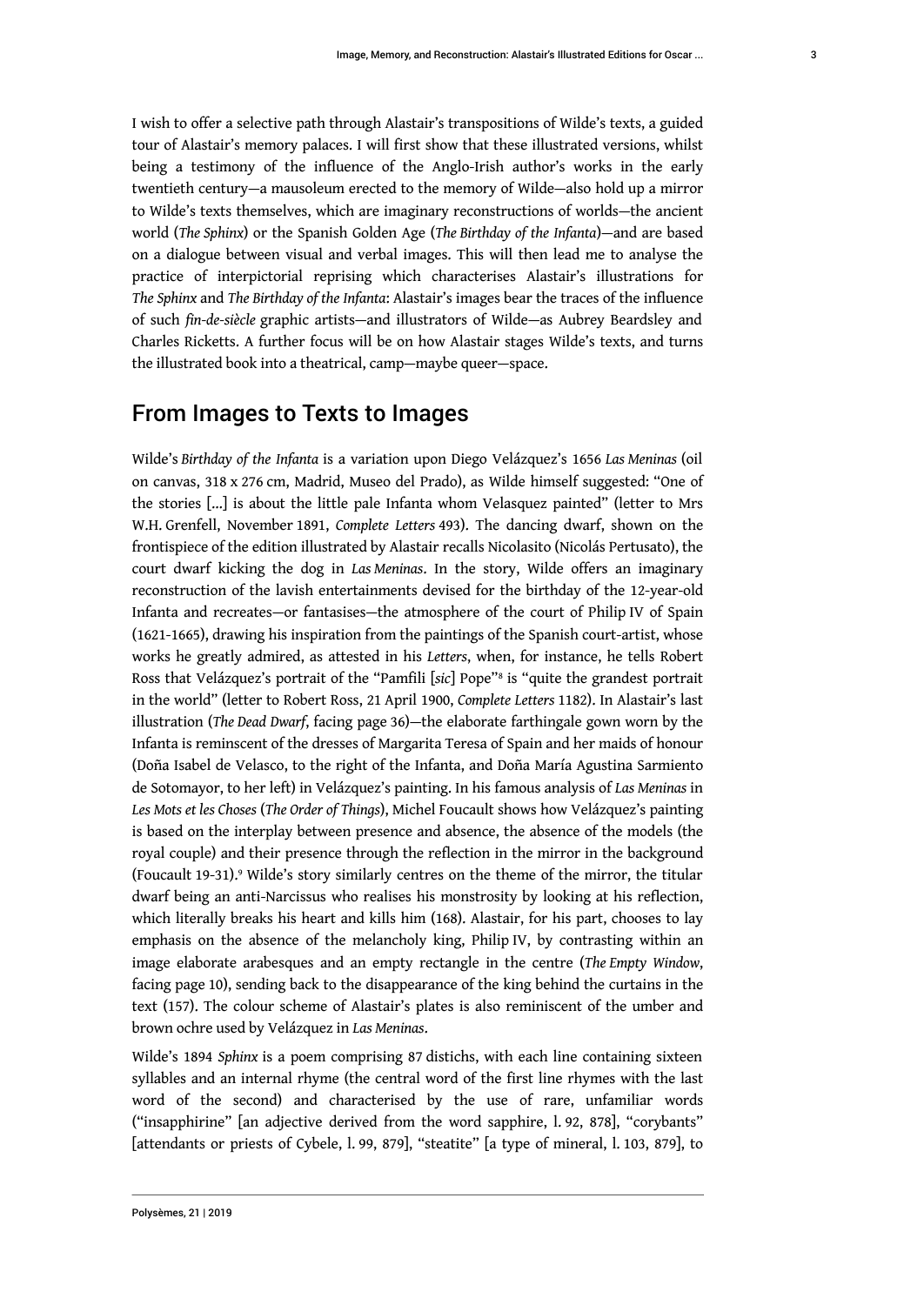<span id="page-4-1"></span><span id="page-4-0"></span>give but three examples). It consists of a series of exotic visions suggested to the speaker by the presence of a silent sphinx, "watch[ing] [him] through the shifting gloom" (l. 2, 874). A range of mythological and historical figures are mentioned, among whom Egyptian gods (for instance, l. 21, 875), the Virgin Mary (l. 31, 875), as well as the emperor Hadrian and his lover Antinous (l. 33, 876). Thematically, the poem—a variation on the figure of the *femme fatale* and an expression of the romantic and post-romantic fascination for ancient Egypt[10](#page-18-1)—owes much to Gustave Flaubert's *Tentation de saint Antoine* (1874)—the word "Mandragores" [the plant mandrake, historically used for narcotic properties, l. 40, 876], the names "Tragelaphos" [a fabulous beast, compounded of a goat and a stag, l. 64, 877] and "Oreichalch" [a kind of yellow copper ore, l. 70, 877], for instance, are borrowed from Flaubert's text—, as well as to Théophile Gautier's *Mademoiselle de Maupin* (1835)—in particular, the fantastic visions in the thirteenth chapter of Gautier's novel<sup>[11](#page-18-2)</sup>-and to Charles Baudelaire's poem "Les Chats" (see Aquien 159). It is also indebted to Gustave Moreau's works, in particular the symbolist artist's sensuous 1864 *Œdipus and the Sphinx* (oil on canvas, 206.4 x 104.8 cm, New York, Metropolitan Museum of Art) which finds an echo in Alastair's crowned, barebreasted Sphinx on the cover of the edition of Wilde's poem he illustrated in 1920 [fig. 1]. The profusion of verbal images elicited by the Sphinx in Wilde's poem is reflected in the fantastic and ambiguous visions suggested by Alastair in the precious edition published by John Lane. In the same way as Mona Lisa, "older than the rocks among which she sits" according to Walter Pater (Pater 80), Wilde's Sphinx—and Alastair's graphic rendition of Wilde's poem—are palimpsests based on the superimposition of artistic and literary reminiscences: they are memory palaces, characterised by echoes, expansions, and mirror effects. Alastair's illustrations also testify to the "persistence of Decadence" well into the twentieth century, as attested by the constellation of such Post-Decadent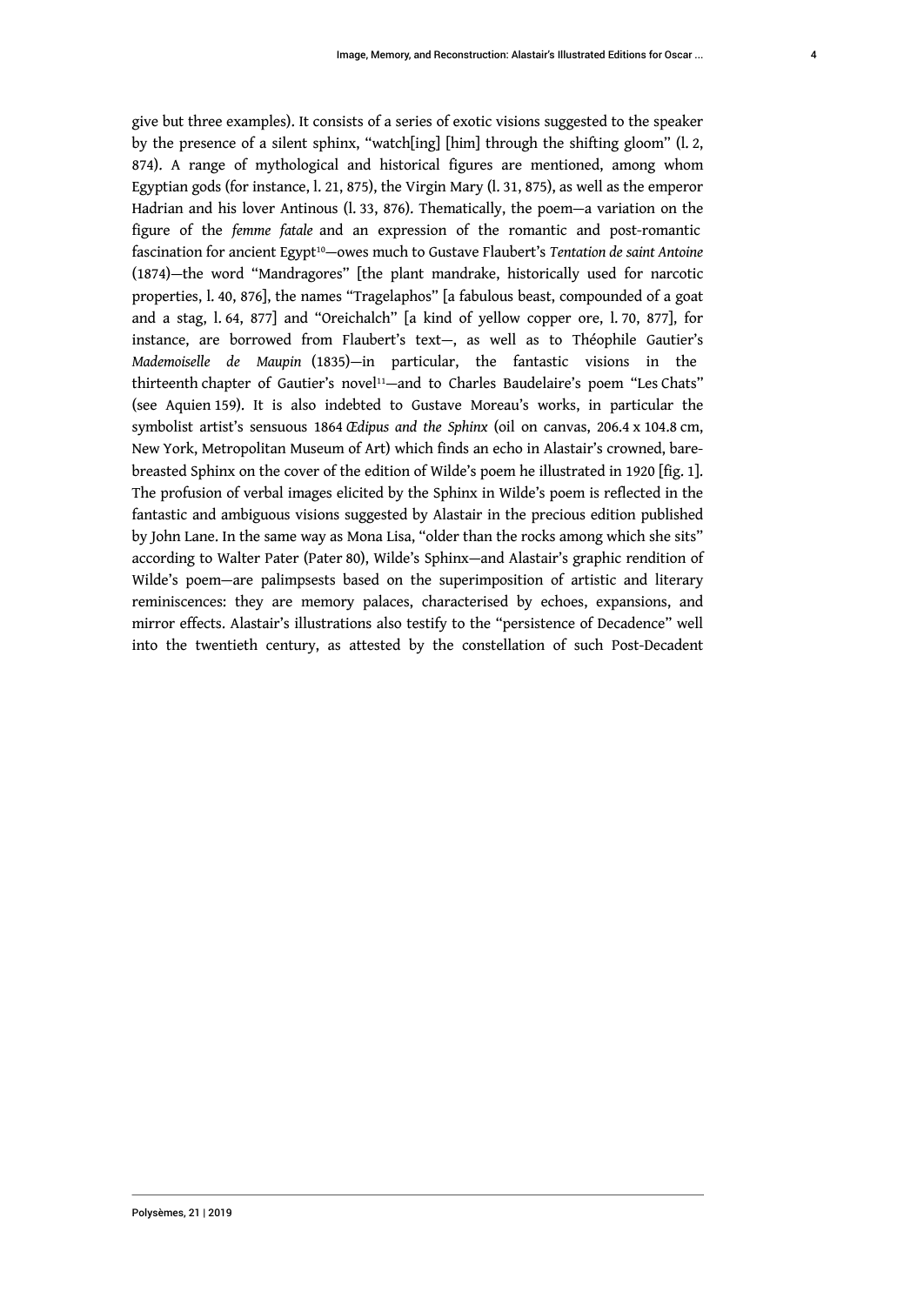illustrators as Harry Clarke (1889-1931) and Sidney Syme (1865-1941), whose creations have much in common with Alastair's.



Fig. 1: *The Sphinx* by Oscar Wilde, illustrated and decorated by Alastair, with a note by Robert Ross. London: John Lane, The Bodley Head/New York: John Lane Company, 1920, cover page. Private collection.

Alastair not only echoes but also sometimes adds to Wilde's texts by expanding on allusions and suggesting interesting visual parallels. For instance, the reference to the "more than usually solemn *auto-da-fé* in which nearly three hundred heretics, amongst whom were many Englishmen, had been delivered over to the secular arm to be burned" (156), in honour of the king's wedding, an expression of Wilde's fantasised vision of Spanish Catholicism, has elicited an arresting composition by Alastair—the only occurrence in this edition of the use of the colour red (*The Autodafé*, facing page 14). Alastair's plate seems to me to be reminiscent of Francisco de Goya's series of engravings *Los Desastres de la Guerra* (1810-1815) and the raw violence that they convey, for instance in the ironically entitled *Grande hazaña! con muertos!* (*Great feat! With dead men!*) (plate 39, etching, lavis and drypoint, 156 x 208 mm, Madrid, Museo del Prado), in which the layout of the figures is indeed very close to that in Alastair's image, although the torture is different (dismemberment in Goya, vs. burning alive in Alastair).

# Recycling and Reprising

Alastair's illustrations for *The Sphinx* and *The Birthday of the Infanta* thus appear as memory palaces, tests of the viewers' visual and literary reminiscences, allowing for an examination of the recycling and reprising processes often at work in book illustrations. This is all the more apposite if we consider the fact that those two texts had already been illustrated by Charles Ricketts (with the help of Charles Shannon, in the case of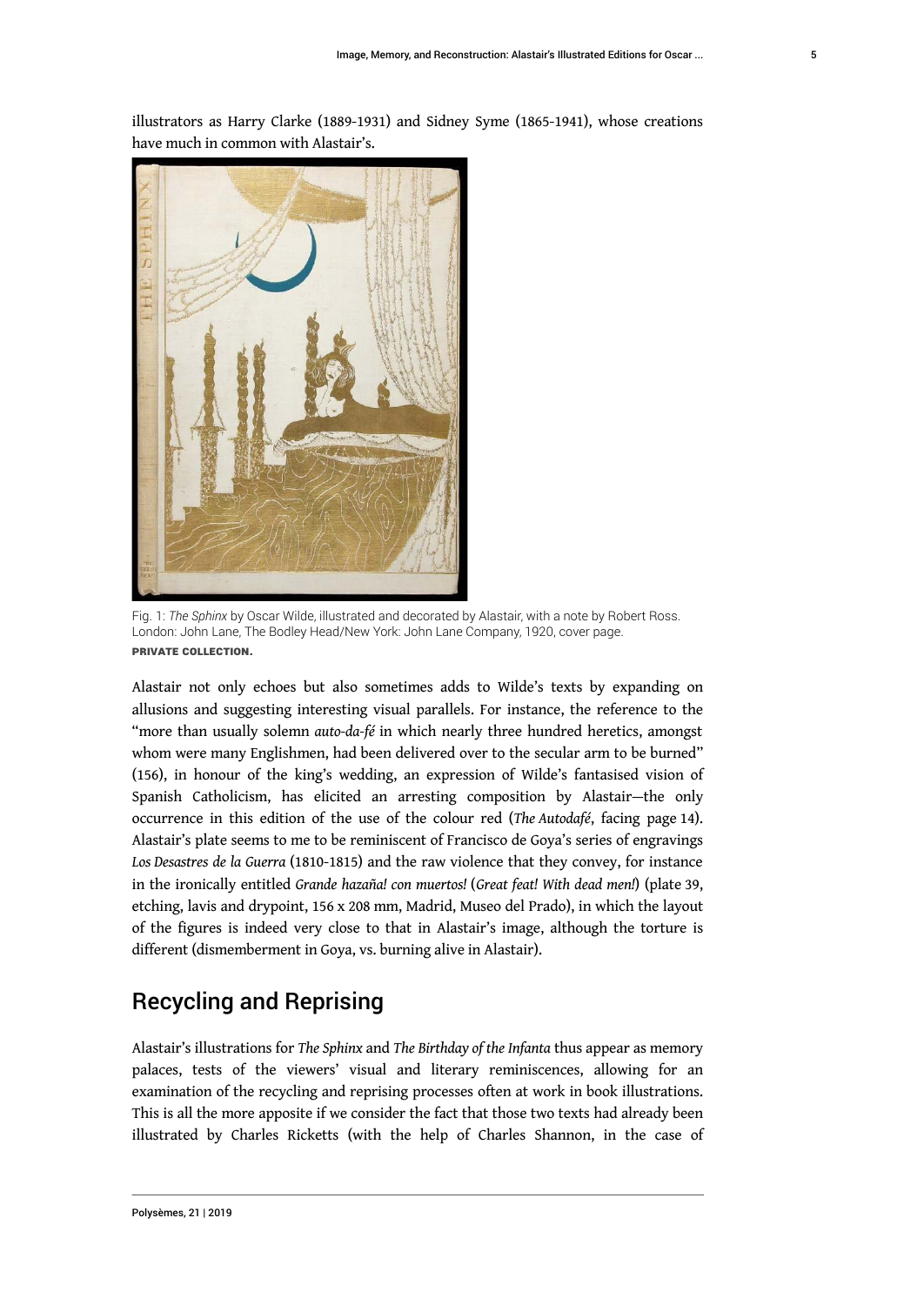<span id="page-6-0"></span>"The Birthday of the Infanta"[12](#page-18-3)) in the 1890s, during Wilde's lifetime. In fact, Alastair's picturing of *The Sphinx* in particular testifies to a dual influence. His images first evoke those designed by Charles Ricketts for the 1894 edition of *The Sphinx* published by John Lane/The Bodley Head. Interestingly, both Ricketts's and Alastair's editions were published twenty-five years apart by the same publisher. Moreover, Alastair's plates are reminiscent of the works of Aubrey Beardsley.



Fig. 2: *The Sphinx* by Oscar Wilde, illustrated by Charles Ricketts. London: John Lane/The Bodley Head, 1894, cover page.

Download for free at <http://cnx.org/contents/87c5a178-1aff-467c-9231-3a8979b83519@2.1>

One example of that reprising could be provided by the cover page designs of *The Sphinx* illustrated by Ricketts and Alastair, cover pages being key elements in the construction of horizons of expectations. Where Ricketts offers a somewhat sober composition inspired by both Japanese (Frankel 2000, 159) and Hellenistic styles [fig. 2], Alastair [fig. 1] immediately plunges the reader into a more erotic atmosphere through the details of the half-naked Sphinx and the phallic candelabra—the latter reminding one of those frequently found in Aubrey Beardsley's images, for instance in the censored title page for the English edition of *Salomé* (Reade 274; also see Beardsley's *The Eyes of Herod*, Reade 279 and *Enter Herodias*, Reade 285). Alastair's composition is also more theatrical than Ricketts's: curtains cut across the image; the opposition between the candelabra, on the one hand, and the rounded shapes of the moon crescent and the curtains on the other, reads as an allusion to questions of gender and sexuality.

A comparative analysis of the title page by Ricketts and the frontispiece by Alastair for their respective versions of *The Sphinx* corroborates that first impression. Ricketts's image [fig. 3] is a variation on *Melencolia I* by Albrecht Dürer (copper engraving, 1514, 238 x 168 mm, Städel Museum, Frankfurt-am-Main). The two figures represented on Ricketts's frontispiece—an angel inspired by the winged figure in Dürer's *Melencolia I* on the left and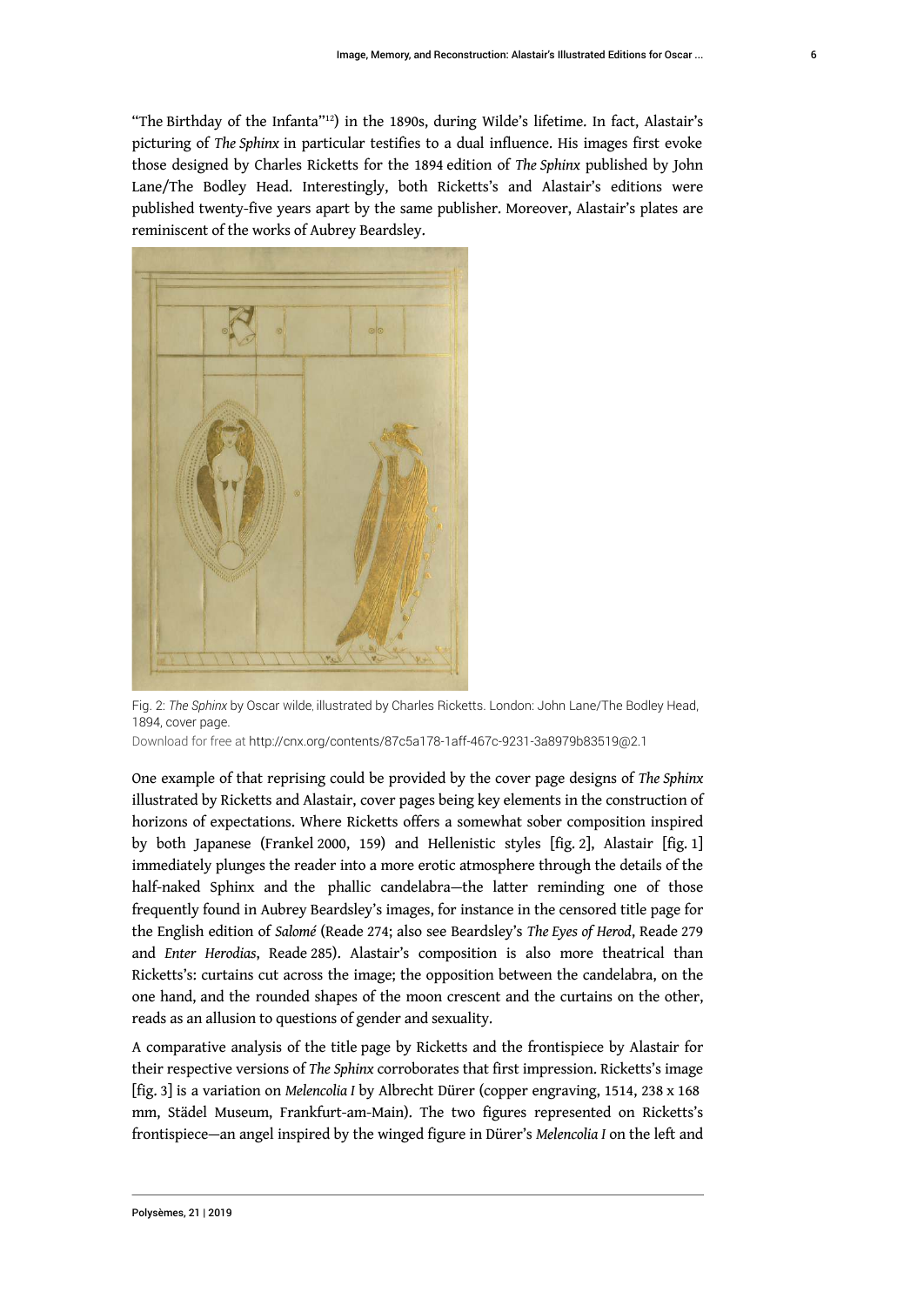the Sphinx on the right—are connected by an arabesque, which covers almost the whole space of the page (Frankel 2000, 157 *sq*). A correspondence is suggested between the figure of the arabesque (which is echoed throughout the two illustrated books by Alastair considered in this article) and the poem itself, which consists of a series of fantastic visions tracing spirals around the figure of the Sphinx, who remains forever mute and enigmatic. The attempt at defining the mythical creature leads to a proliferation of notations and endows the writing with a decorative dimension, emphasising "the power of words to reflect one another" (Aquien 158, my translation). Meanwhile, Alastair places on the frontispiece of his edition the mythical figure of Ashtaroth [fig. 4], mentioned in the thirty-fourth stanza of the poem ("Or That young god, the Tyrian, / Who was more amorous than the dove of Ashtaroth?" [l. 67-68, 877]). Ashtaroth, Ishtar, or Astarte, is a goddess of Middle Eastern mythology assimilated to Aphrodite in ancient syncretism.[13](#page-18-4) What the frontispiece shows is a portrait of a hermaphrodite Venus: the figure has breasts but also takes the shape of a phallus, thereby recalling the hermaphroditic god Terminus which Beardsley had designed for a title page of *Salomé* censored by his publisher John Lane (see Stead 168). The homoerotic dimension of Wilde's poem is thus unveiled from the outset by Alastair, more clearly than by Ricketts, while Ashtaroth's side-glance is a reminder of Beardsley's oblique perspective on Wilde's *Salomé*, whose *risqué* subtext the *fin-de-siècle* artist playfully highlighted in such illustrations as *The Toilet of Salomé* (Reade 281 and 287).

<span id="page-7-0"></span>

Fig. 3: *The Sphinx* by Oscar Wilde, illustrated by Charles Ricketts. London: John Lane/The Bodley Head, 1894, title page.

Download for free at <http://cnx.org/contents/87c5a178-1aff-467c-9231-3a8979b83519@2.1>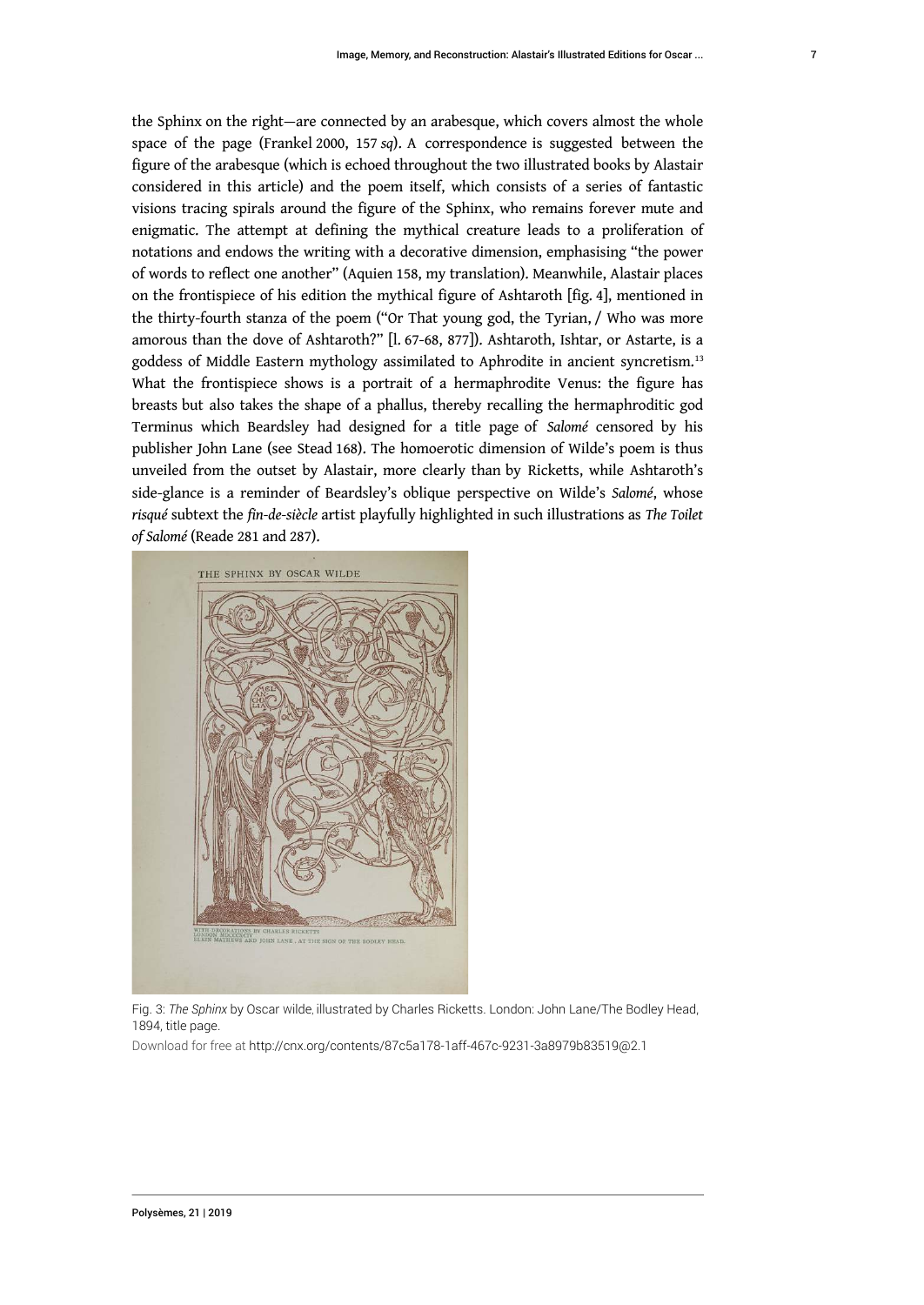

Fig. 4: *The Sphinx* by Oscar Wilde, illustrated and decorated by Alastair, with a note by Robert Ross. London: John Lane, The Bodley Head/New York: John Lane Company, 1920, Frontispiece [Ashtaroth]. Download for free at <http://cnx.org/contents/df7f1876-f813-44c4-95d4-53f56d65c775@1>

<span id="page-8-1"></span><span id="page-8-0"></span>The final illustration of the 1920 version of *The Sphinx* by Alastair is also worth comparing to Ricketts's last plate in the 1894 edition. Alastair [fig. 5] pictures an androgynous, emaciated Christ, reminiscent of the figures in Egon Schiele's works (for instance *Seated Male Nude* [*Self-portrait*], 1910, oil on canvas, 152.5 x 150 cm, Vienna, Leopold Museum). The figure in both Alastair's and Ricketts's images is to be linked to the allusion to the Crucifixion which concludes Wilde's poem ("[...] leave me to my crucifix / Whose pallid burden, sick with bread, watches the world with wearied eyes" [l. 172-174, 882])—a Christic figure whose white body against a black background is offered to the viewer's eyes in Alastair's image and may remind one of the ecstatic St. Sebastian, gazing up at the skies, painted by Guido Reni (oil on canvas, 127 x 92 cm, Genoa, *Palazzo Rosso*), so valued by Wilde and repeatedly mentioned in his works.[14](#page-18-5) A homoerotic dimension was present but more discreet in Ricketts's *Sphinx* [fig. 6], insofar as the androgynous Christ was represented with his back turned (see Cooper 178 on androgyny in Ricketts). Alastair turns the figure around, offers a frontal view of the body of Christ and points more clearly to the union between *eros* and *thanatos*. In Ricketts's image there are two spirallike shapes, in which male figures reminiscent of William Blake's depictions of male bodies are pictured; Alastair's plate, on the other hand, features a single turquoise circle against which a clean-shaven, androgynous Christ stands out. A hand (or a foot) appears at the bottom left of the composition, an image of a fragmented body, cut up into parts and fetishized.[15](#page-18-6)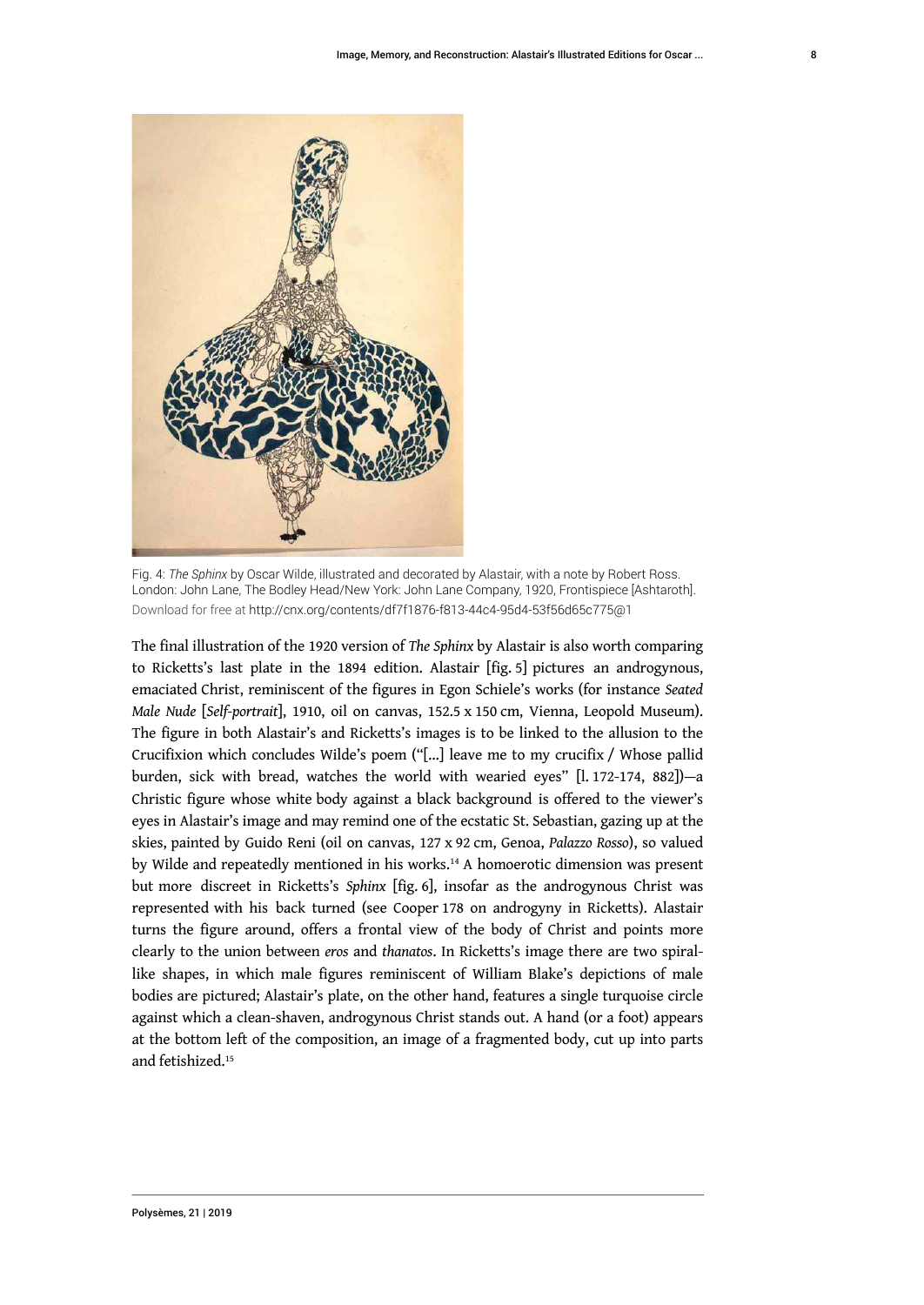

Fig. 5: *The Sphinx* by Oscar Wilde, illustrated and decorated by Alastair, with a note by Robert Ross. London: John Lane, The Bodley Head/New York: John Lane Company, 1920, "…Leave me to my crucifix, / Whose pallid burden, sick with pain, watches the world with wearied eyes, / And weeps for every soul in vain" [facing page 34].

Download for free at <http://cnx.org/contents/df7f1876-f813-44c4-95d4-53f56d65c775@1>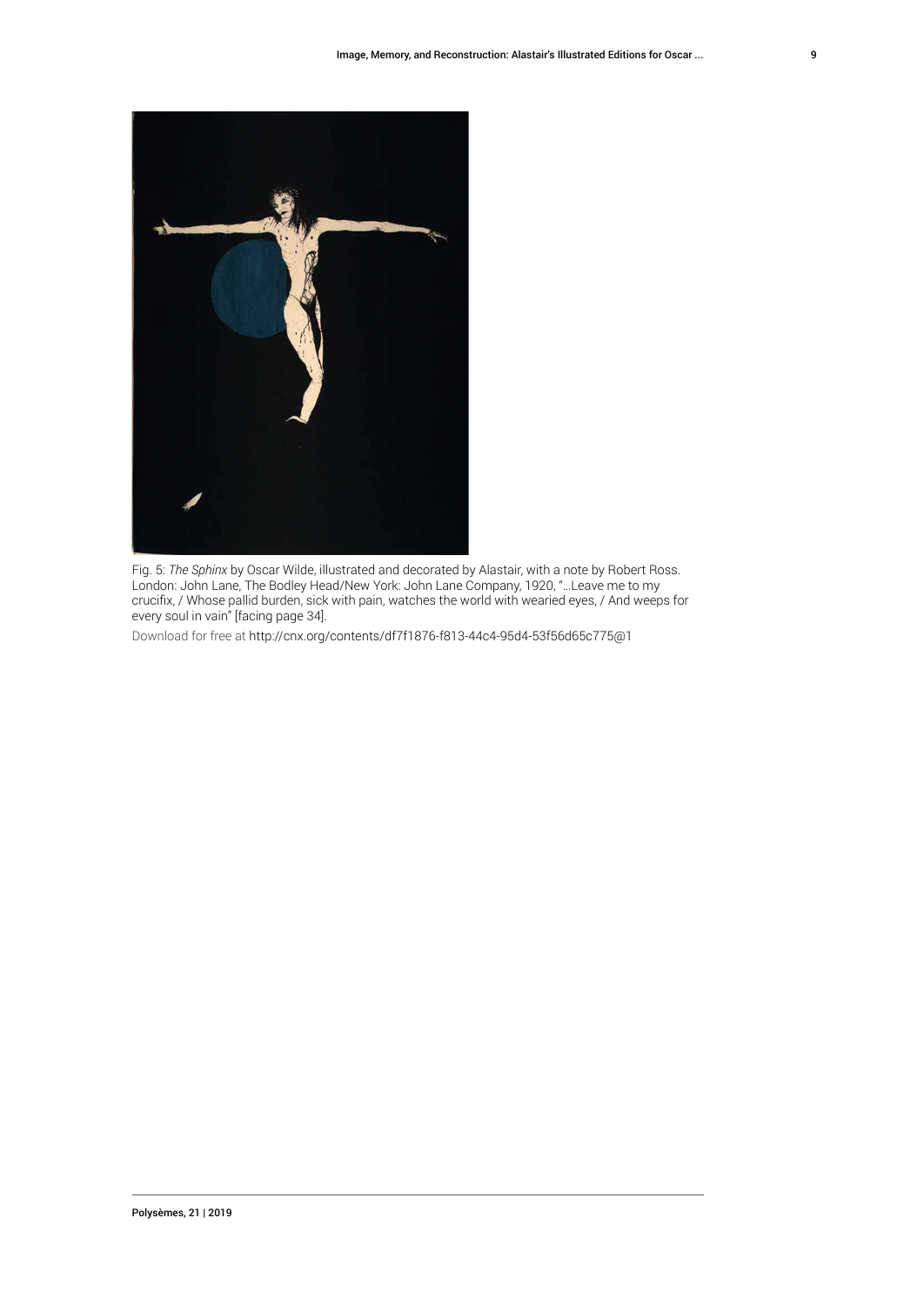

Fig. 6: *The Sphinx* by Oscar Wilde, illustrated by Charles Ricketts. London: John Lane/The Bodley Head, 1894, "Whose pallid burden, sick with pain, watches the world with wearied eyes, / And weeps for every soul in vain" [final illustration].

Download for free at <http://cnx.org/contents/87c5a178-1aff-467c-9231-3a8979b83519@2.1>

Alastair's illustrations for *The Birthday of the Infanta* are also to be compared with Ricketts's and his partner Shannon's work for the first edition of *A House of Pomegranates*, published in 1891 (*The Birthday of the Infanta* being the second tale in the collection). The 1891 edition only contains one liminal illustration for *The Birthday of the Infanta*. Interestingly, the choice made by the artists is to picture a show-within-the-story, "the semi-classical tragedy of Sophonisba" (a Carthaginian princess who poisoned herself rather than submit to Roman servitude and marry an enemy) performed by puppets for the pleasure and entertainment of the Infanta (158). Possibly taking his cue from Ricketts and Shannon, Alastair lays much emphasis on theatricality, on performance in his "staging" of both *The Birthday of the Infanta* and *The Sphinx*. [16](#page-18-7)

## <span id="page-10-0"></span>The Page as a Stage: Queer Memory Palaces?

One of the thematic threads that runs through Alastair's illustrations for *The Birthday of the Infanta* is that of dancing, from the dancing dwarf of the frontispiece to the depiction of the "dancing boys from the church of Nuestra Señora del Pilar" (159; *The Dancers of the Virgin*, facing page 20) and that of the grape-treaders ("At vintage time came the grapetreaders, with purple hands and feet, wreathed with glossy ivy and carrying dripping skins of wine" [165]; *The Dancers of the Virgin*, facing page 20). Whether in the Catholic or in the pagan ritual, the androgyny of the figures is brought to the fore. The theme of dancing paired with that of androgyny also appears in Alastair's imaginary portrait of Antinous for his 1920 illustrated version of *The Sphinx* [fig. 7], in which Hadrian's lover is pictured as an epicene dancer emerging from—or melting with—a floral background and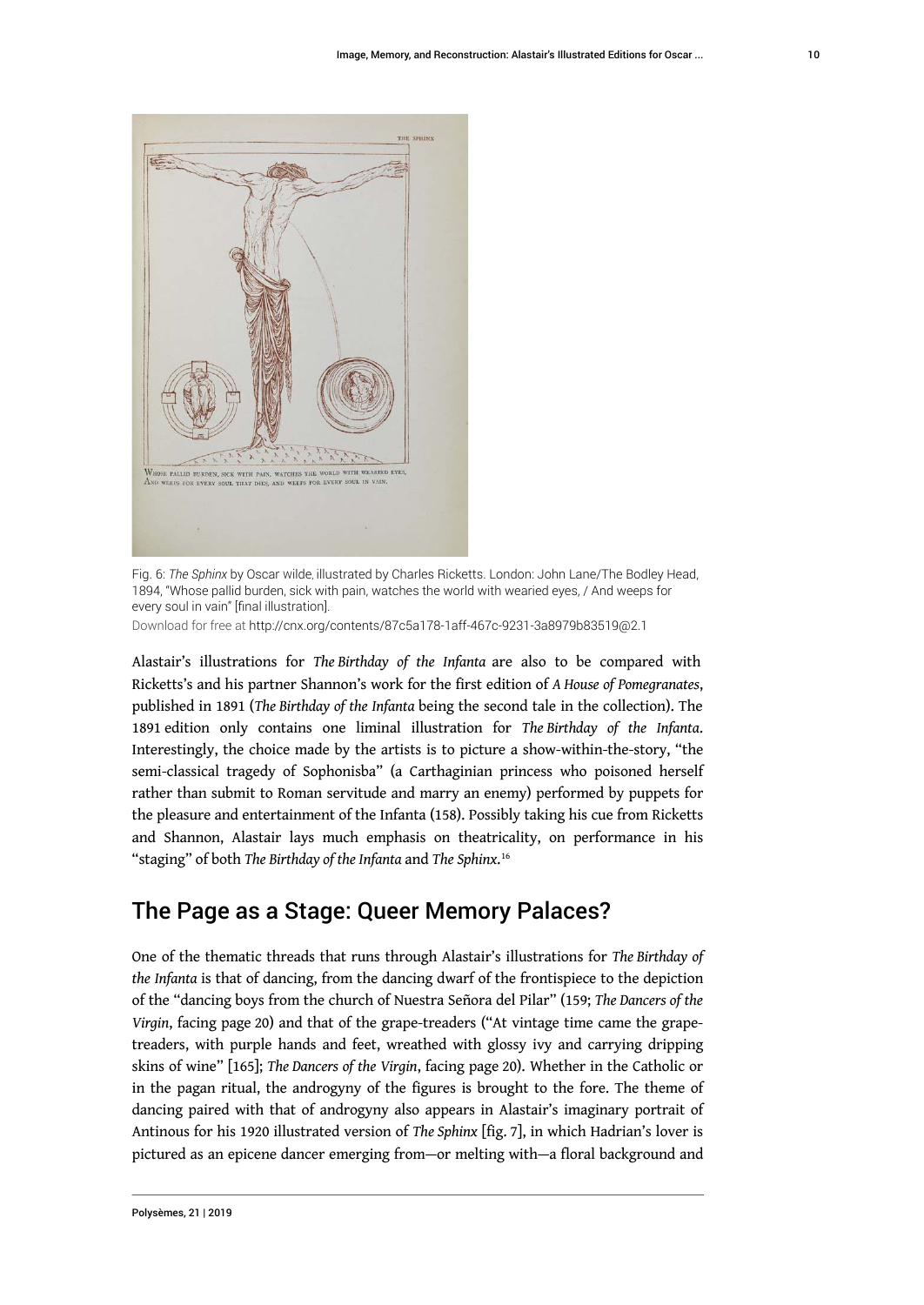turned into a new Loïe Fuller, the American ballerina who so much inspired both writers and visual artists at the turn of the century (see Ducrey and Garelick). Alastair was himself a dancer, who performed "mime dances" in society, for instance in the Paris salon of Baroness Elsie Deslandes in 1914 (Arwas 5). I would tend to read this omnipresence of dancing not only biographically but also intertextually/interpictorially, as the dissemination throughout Alastair's works of Salomé's "dance of the seven veils", the laconically described performance ("Salomé dances the dance of the seven veils", *Salomé* 140) which is the very essence of dance and was pictured by Alastair in his 1922 edition of Wilde's play.<sup>[17](#page-18-8)</sup>

<span id="page-11-0"></span>

Fig. 7: *The Sphinx* by Oscar Wilde, illustrated and decorated by Alastair, with a note by Robert Ross. London: John Lane, The Bodley Head/New York: John Lane Company, 1920, "Sing to me of that odorous green eve when crouching by the marge / You heard from Adrian's gilded barge the laughter of Antinous" [facing page 16].

Download for free at <http://cnx.org/contents/df7f1876-f813-44c4-95d4-53f56d65c775@1>

Dancing expresses the fluidity of identity—gendered or otherwise—the dancer being able to transform him/herself at will, as Loïe Fuller did: in the numerous accounts of Fuller's performances—her "serpentine dance" or "fire dance", for instance—a lot of emphasis was placed on her metamorphoses through the interplay of costume and multi-coloured lighting (see Ducrey 448-466). In Alastair's plate, the strong contrasts between black and white are evocative of the lighting effects resorted to by Loïe Fuller. The dance of Salomé, and of Loïe Fuller, may partake of those "phantom images" discussed by Georges Didi-Huberman in his 2002 essay founded on Didi-Huberman's research into the life and works of Aby Warburg, *The Surviving Image*. Elaborating on Warburg's concept of *Nachleben* (survival or afterlife), Didi-Huberman defends a conception of time—and of art history that is non-linear, dynamic, based on untimely returns and resurgences, notably surfacing through forms and gestures. Alastair's dancing, epicene, snake-like bodies could provide an illustration of that survival of images: the serpentine line obsessively recurs in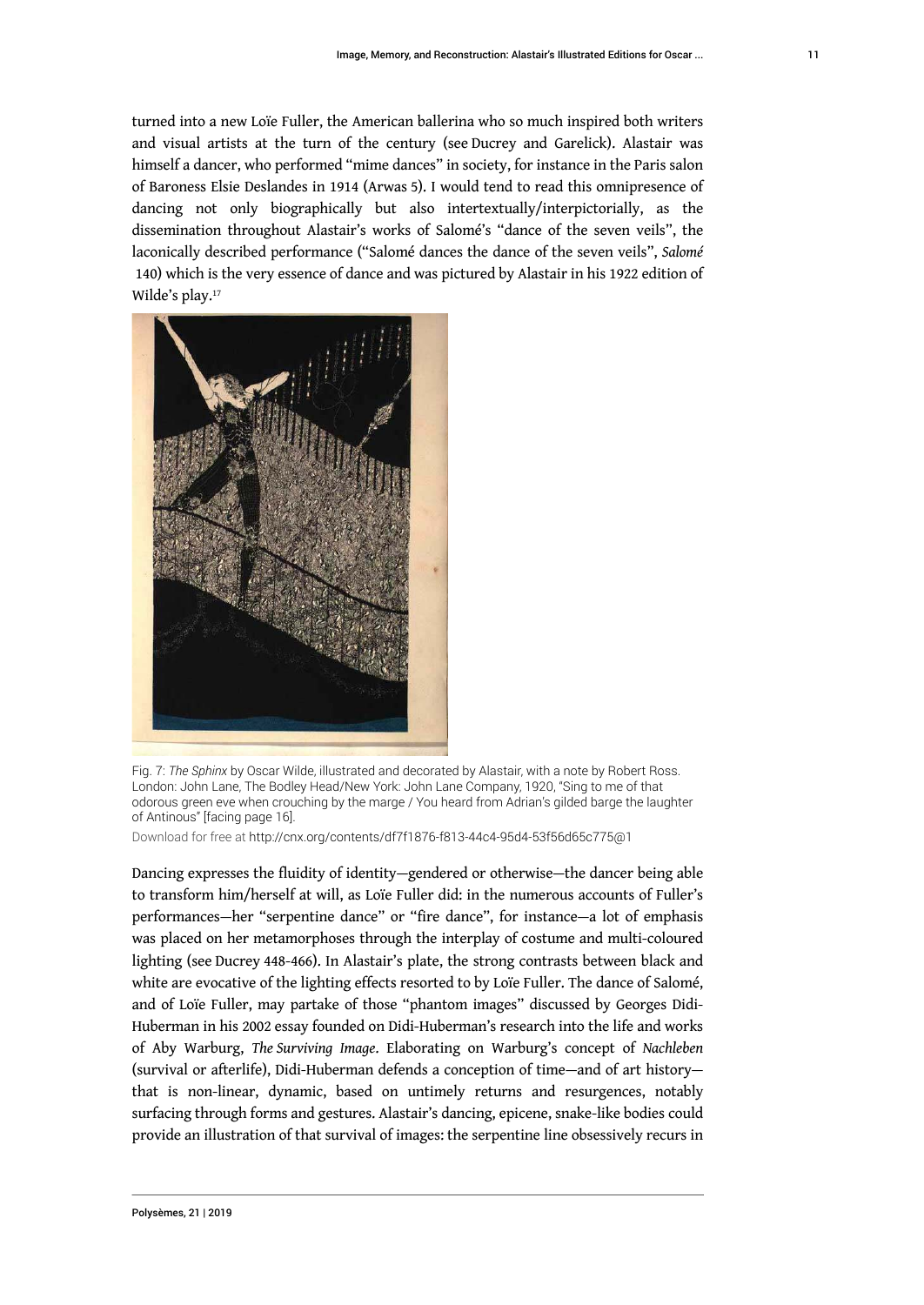Alastair's images, from the "coiled Nereid" (facing page 20) to the portrait of the Young Tyrian (facing page 22), for instance. That serpentine line could provide a metaphor for the process of viewing/reading Alastair's creations: they require back-and-forth, oscillating movements between a whole network of texts and images, thereby also "queering" time, suggesting a non-linear temporality, an untimeliness which blurs the traditional binary opposition between past and present.

As an illustrator, Alastair turns the page into a stage, and the reader/viewer into an active spectator whose memory as well as senses are appealed to, causing a reading event in which the reader "operates superimpositions, collages, montages which make up a dialectical image" (Louvel §19). Moreover, the camp sensibility that one can perceive in Alastair's picturing of *The Sphinx* and *The Birthday of the Infanta* is linked to the enhanced theatricality that pervades both illustrated books, such theatricalization being one of the trademarks of camp according to Susan Sontag's seminal 1964 "Notes on Camp". The camp aesthetic developed by Alastair is also an "epicene style" (Sontag §11), characterised by an emphasis on hybridity. The figure of Isis and Osiris [Fig. 8] appears as a kind of synthesis of the illustrator's vision of *The Sphinx*. The artist does not merely represent what is in the text, namely the submission of Isis to Osiris ("[...] when Isis to Osiris knelt", l. 21, 875) or repeat what Ricketts had done (the 1894 edition does not picture that fragment of the text). Alastair depicts a double-headed, androgynous creature, combining the black and turquoise colours used in several of the illustrations. M ale and female characteristics form a harmonious union of opposites that reminds one of the yin and yang of Chinese philosophy. This image can also be considered as a comment on the object that contains it. An illustrated edition is indeed a dual entity, a hybrid creature juxtaposing two disparate semiotic systems, which echo, complete—or sometimes stand in tension with—each other, and whose reading/viewing produces a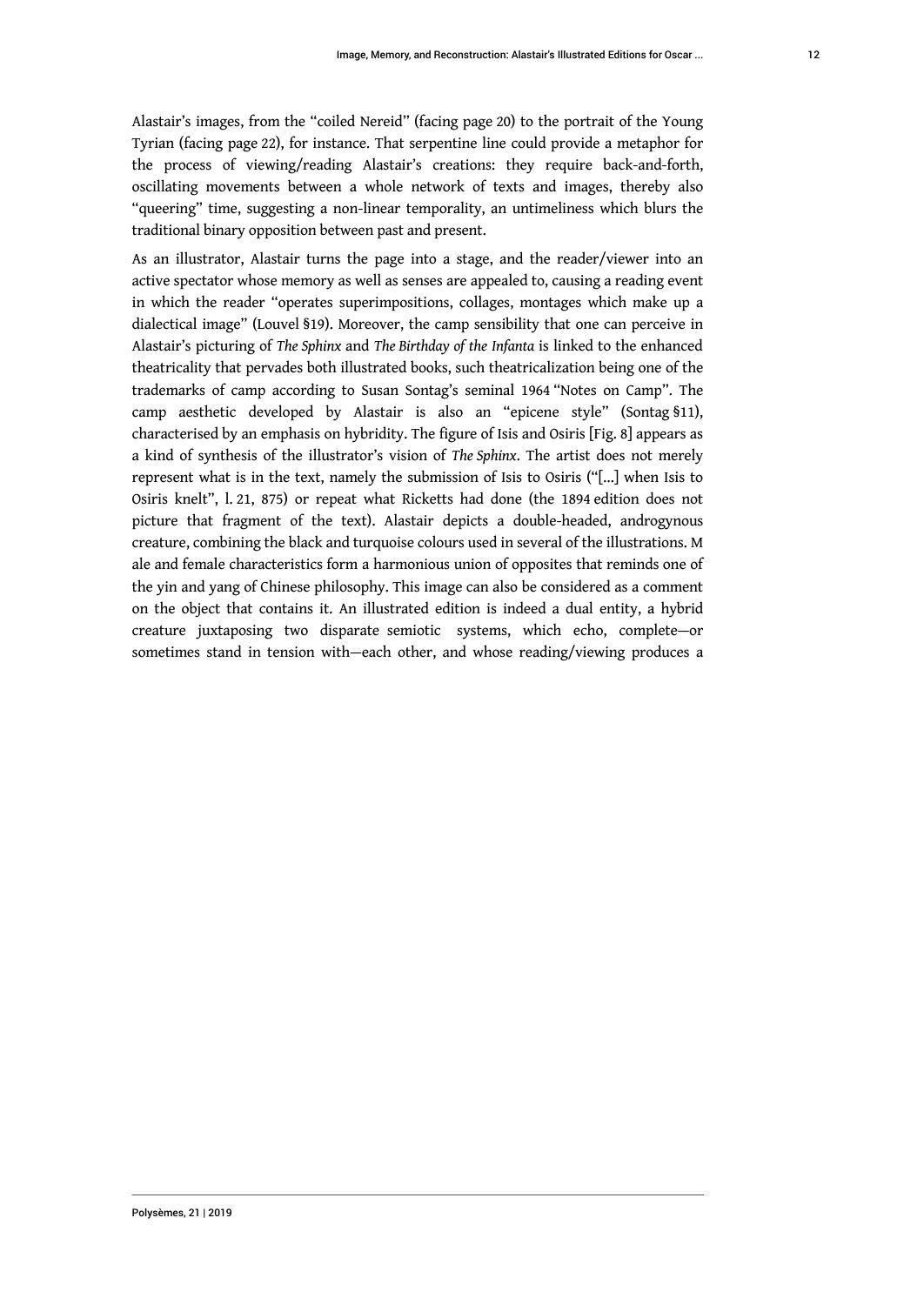

"pictorial third", "a visual movement in the reader/viewer's mind by the passage between the two media" (Louvel §32).

Fig. 8: *The Sphinx* by Oscar Wilde, illustrated and decorated by Alastair, with a note by Robert Ross. London: John Lane, The Bodley Head/New York: John Lane Company, 1920, "O tell me, were you standing by when Isis to Osiris knelt?" [facing page 12]. Download for free at <http://cnx.org/contents/df7f1876-f813-44c4-95d4-53f56d65c775@1>

Just like the Sphinx, referred to through the oxymoronic phrase "exquisite grotesque" (l. 12, 874) in Wilde's poem, the universe in which Alastair motions the reader/viewer is characterised by an aesthetic of incongruity, hybridity and *in-betweenness*. It is a world that blurs the boundaries between the sacred and the profane, between good and bad taste—a possibly *kitsch* universe, a notion etymologically related to recycling (in German *kitschen* originally means the gathering of dirt in the streets and, by extension, recycling clichés). Yet my contention is that the reinterpretation of Wilde's texts by Alastair results in a playful redefinition of identity, which ultimately may be related to queer as defined by Judith Butler (see Butler) and "troubles" gender categories and fixed hierarchies. Alastair's illustrations for *The Sphinx* and *The Birthday of the Infanta* are a form of visual and creative criticism of Wilde's texts and they delineate the contours of a camp, and queer, memory palace for the reader/viewer to wander in.

## BIBLIOGRAPHY

Alastair. *Forty-Three Drawings by Alastair*. Preface by Robert Ross. London: John Lane, 1914.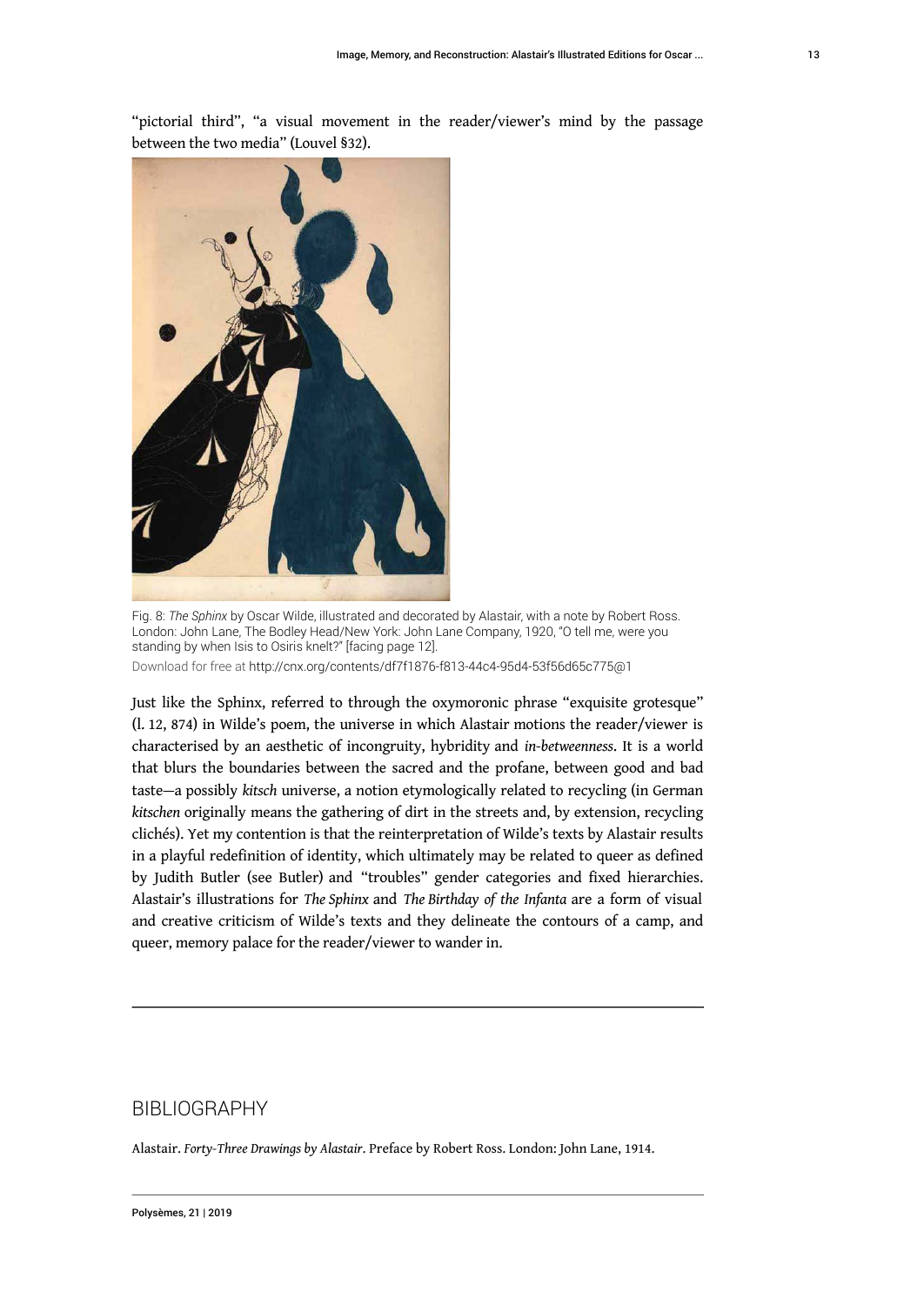Aquien, Pascal*. Oscar Wilde : les mots et les songes.* Croissy-Beaubourg : Aden, 2006.

Arasse, Daniel. *On n'y voit rien* (2000). Paris : Gallimard, "Folio Essais", 2005.

Arwas, Victor. *Alastair: Illustrator of Decadence*. London: Thames and Hudson, 1974.

Babuscio, Jack. "Camp and the Gay Sensibility". *Camp Grounds: Style and Homosexuality*. David Bergman (ed.). Amherst: U of Massachussetts P, 1995, 19-38.

Beronä, David A. *Alastair: Drawings and Illustrations*. London: Dover Publications, 2011.

Butler Judith. *Gender Trouble* (1990). London and New York: Routledge, 2008.

Calloway, Stephen. *Charles Ricketts: Subtle and Fantastic Illustrator*. London: Thames and Hudson, 1979.

Cambray, Carole. *Crise de la représentation dans la* Salomé *d'Oscar Wilde et chez ses illustrateurs*. Unpublished doctoral thesis. Université Strasbourg II, 2000.

Cooper, Emmanuel. *The Sexual Perspective: Homosexuality and Art in the last 100 Years in the West*. London: Routledge and Kegan Paul, 1986.

Crosby, Harry. *Red Skeletons*. Illustrated by Alastair. Paris : Éditions Narcisse, 1928.

Didi-Huberman, Georges. *L'Image survivante* : *histoire de l'art et temps des fantômes selon Aby Warburg* . Paris : Éditions de Minuit, "Paradoxe", 2002 [*The Surviving Image: Phantoms of Time and Time of Phantoms: Aby Warburg's History of Art*. Trans. Harvey Mendelsohn. University Park, PA: Penn State UP, 2016].

Ducrey, Guy. *Corps et graphies : poétique de la danse et de la danseuse à la fin du XIX<sup>e</sup> siècle*. Paris : Honoré Champion, "Romantisme et Modernités", 1996.

Ellmann, Richard. *Oscar Wilde* (1987). London: Penguin Books, 1988.

Flaubert, Gustave. *La Tentation de saint Antoine* (1874). *Œuvres complètes*. René Dumesnil et Albert Thibaudet (eds.). Paris : Gallimard, "Bibliothèque de la Pléiade", vol. I, 1936.

Foucault, Michel. *Les Mots et les choses* : *une archéologie des sciences humaines* (1966). Paris : Gallimard, "Tel", 1995 [*The Order of Things: An Archeology of Social Sciences*. London: Tavistock Publications, 1970].

Frankel, Nicholas. "Excavating *The Sphinx*". *Oscar Wilde's Decorated Books*. Ann Arbor: The U of Michigan P, 2000, 155-175.

Frankel, Nicholas. *Masking the Text: Essays on Literature and Mediation in the 1890s*. High Wycombe: The Rivendale Press, 2009.

Garelick, Rhonda. *Electric Salomé: Loie Fuller's Performance of Modernism*. Princeton: Princeton UP, 2007.

Gautier, Théophile. *Mademoiselle de Maupin* (1835). *Œuvres*. Paolo Tortonese (ed.). Paris : Robert Laffont, "Bouquins", 1995.

Gautier, Théophile. *Voyage en Espagne,* suivi de *España* (1843). Patrick Berthier (ed.). Paris : Gallimard, "Folio classique", 1981.

Gautier, Théophile. *Le Roman de la momie* (1857-1858). *Romans, contes et nouvelles*. Vol. 2. Pierre Laubriet (ed.). Paris : Gallimard, "Bibliothèque de la Pléiade", 2002.

Gautier, Théophile. « Inès de Las Sierras ». *Émaux et camées* (1872). *Œuvres poétiques complètes.*  Michel Brix (ed.). Paris : Bartillat, 2004.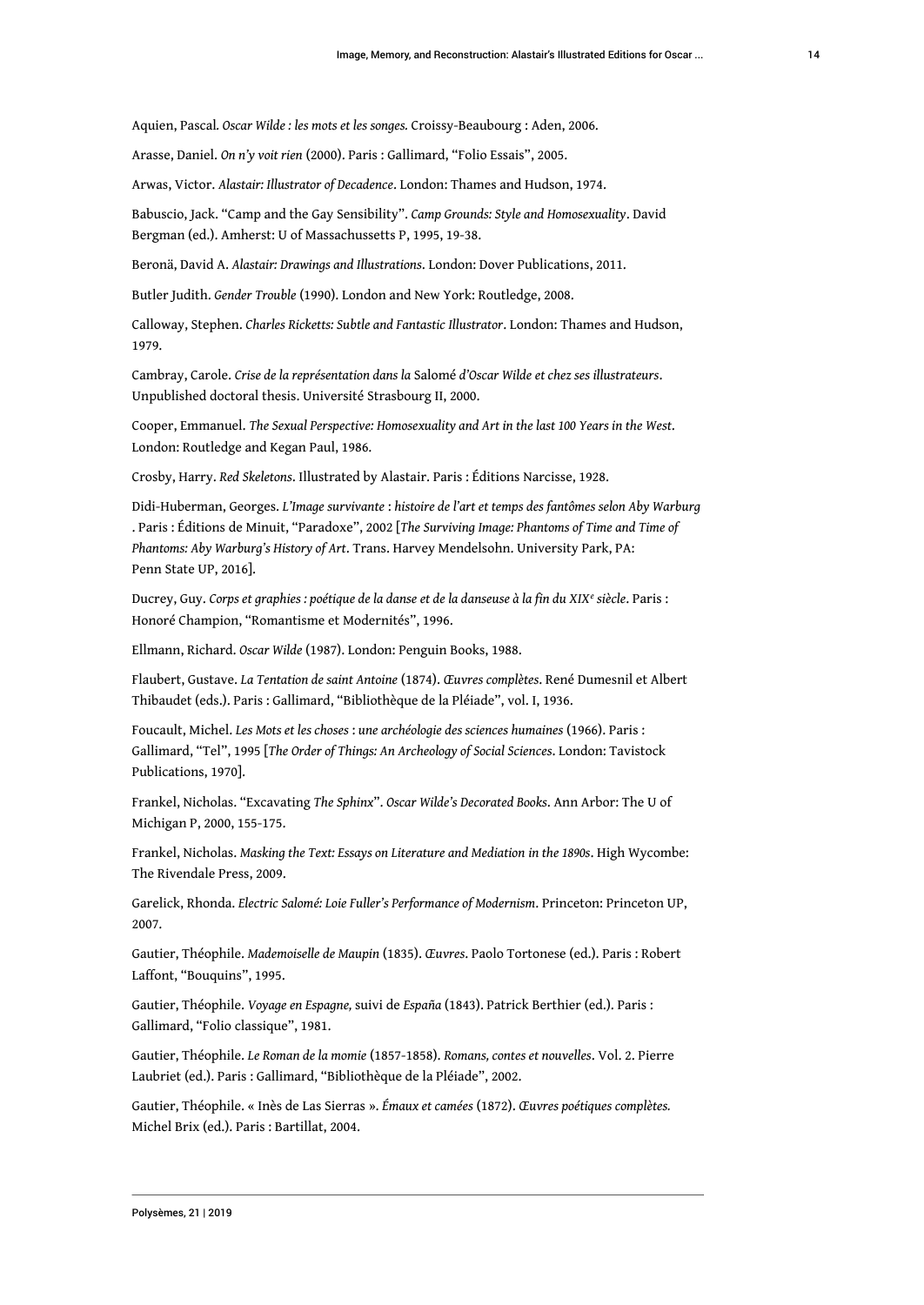Gautier, Théophile. *L'Orient* (1877). Sophie Basch (ed.). Paris : Gallimard, "Folio classique", 2013.

Giudicelli, Xavier. *Portraits de Dorian Gray : le texte, le livre, l'image*. Paris : PUPS, 2016.

Joyce, James. *Tales Told of Shem and Shaum: Three Fragments from Work in Progress*. Paris : The Black Sun Press, 1929.

Kunzru, Hari. *Memory Palace*. London: V&A Publishing, 2013.

Lorrain, Jean. *Monsieur de Phocas* (1901). Hélène Zinck (ed.). Paris : Flammarion, "GF", 2001.

Louvel, Liliane. "A reading event The Pictorial Third". Sillages critiques 21 (2016), last accessed September 27, 2017. URL :<http://sillagescritiques.revues.org/5015>

Nelson, James G. *The Early Nineties: A View from the Bodley Head*. Cambridge, Mass.: Harvard UP, 1971.

Pater, Walter. *The Renaissance: Studies in Art and Poetry* (1893). Adam Phillips (ed.). Oxford: Oxford UP, "The World's Classics", 1986.

Poe, Edgar Allan. *The Fall of the House of Usher.* Illustrations by Alastair. Introduction by Arthur Symons. Paris : Éditions Narcisse, 1928.

Pound, Ezra. *Imaginary Letters*. Paris : The Black Sun Press, 1930.

Reade, Brian (ed.). *Aubrey Beardsley*. Woodbridge, Suffolk: Antique Collectors' Club, 1987.

Sontag, Susan. "Notes on Camp" (1964). [https://faculty.georgetown.edu/irvinem/theory/Sontag-](https://faculty.georgetown.edu/irvinem/theory/Sontag-NotesOnCamp-1964.html)[NotesOnCamp-1964.html](https://faculty.georgetown.edu/irvinem/theory/Sontag-NotesOnCamp-1964.html) (last accessed October 2, 2017).

Stead, Évanghélia. *La Chair du livre : matérialité, imaginaire et poétique du livre fin-de-siècle*. Paris : PUPS, 2012.

Stetz, Margaret D. and Mark Samuels Lasner. *England in the 1890s: Literary Publishing at the Bodley Head*. Washington DC: Georgetown UP, 1990.

Stoker, Bram. *The Jewel of Seven Stars* (1903). Kate Hebblethwaite (ed.). London: Penguin Classics, 2011.

Warburg, Aby. *Mnemosyne Atlas* (1929). [http://warburg.sas.ac.uk/collections/warburg-institute](http://warburg.sas.ac.uk/collections/warburg-institute-archive/bilderatlas-mnemosyne/mnemosyne-atlas-october-1929)[archive/bilderatlas-mnemosyne/mnemosyne-atlas-october-1929,](http://warburg.sas.ac.uk/collections/warburg-institute-archive/bilderatlas-mnemosyne/mnemosyne-atlas-october-1929) last accessed October 2, 2017.

Wilde, Oscar. *L'Anniversaire de l'Infante* (1889). Illustrated by Alastair. Preface by Harry Crosby. Paris : The Black Sun Press/Éditions Narcisse, 1928.

Wilde, Oscar. *The Birthday of the Infanta* (1889). *The Complete Short Stories.* John Sloan (ed.). Oxford: Oxford UP, "Oxford World's Classics", 2010.

Wilde, Oscar. *A House of Pomegranates*. Design and decorations by Charles Ricketts and Charles Haslewood Shannon. London: James R. Osgood McIlvaine & Co, 1891.

Wilde, Oscar. *The Picture of Dorian Gray* (1891). Joseph Bristow (ed.). Oxford: Oxford UP, "Oxford World's Classics", 2008.

Wilde, Oscar. *Salomé*. Pictured by Aubrey Beardsley. London: Elkin Mathews and John Lane, 1894.

Wilde, Oscar. *Salomé* (1893). Dessins d'Alastair. Paris : Georges Crès, 1922 (1927).

Wilde, Oscar. *Salomé* (1893-1894). Pascal Aquien (ed.). Paris : Flammarion, "GF", 1993.

Wilde, Oscar. *The Sphinx*. With decorations by Charles Ricketts. London: John Lane/The Bodley Head, 1894. [https://archive.cnx.org/contents/4ee68efc-cc76-4d95-a107-4f268de24664@2/the](https://archive.cnx.org/contents/4ee68efc-cc76-4d95-a107-4f268de24664@2/the-sphinx-by-oscar-wilde-with-decorations-by-charles-ricketts-1894)[sphinx-by-oscar-wilde-with-decorations-by-charles-ricketts-1894,](https://archive.cnx.org/contents/4ee68efc-cc76-4d95-a107-4f268de24664@2/the-sphinx-by-oscar-wilde-with-decorations-by-charles-ricketts-1894) last accessed October 2, 2017.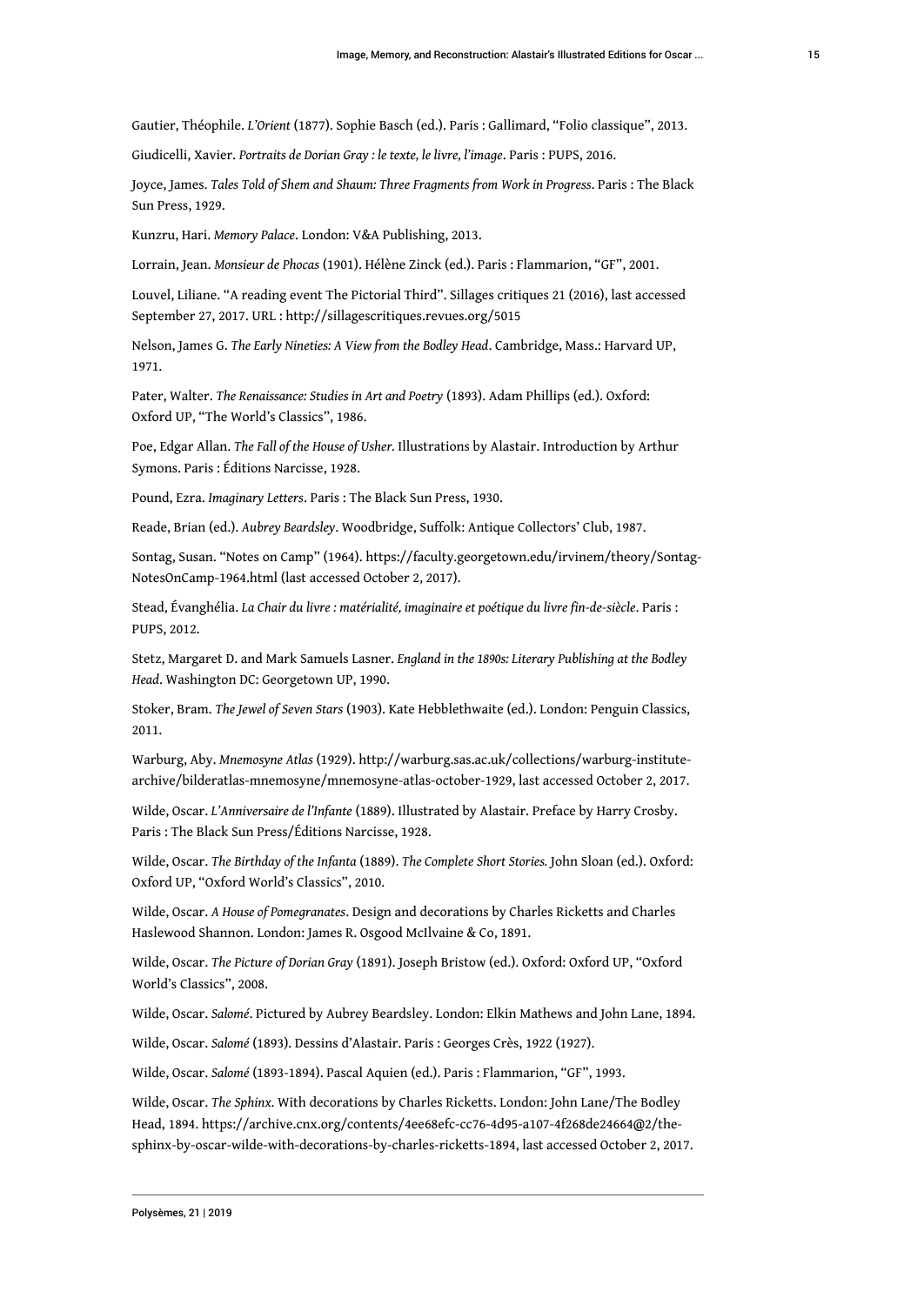Wilde, Oscar. *The Sphinx* (1894). Illustrated and decorated by Alastair. London: John Lane, 1920. <http://qa.cnx.org/contents/338YdvgT@1/1920-edition-of-The-Sphinx-dec>, last accessed October 2, 2017.

Wilde, Oscar. *The Sphinx* (1894). *Complete Works*. Merlin Holland (ed.). Glasgow/London: HarperCollins, 1994, 874-883.

Wilde, Oscar. *The Collected Works of Oscar Wilde* (1908). Robert Ross (ed.). 15 vol. New York: Routledge/Thoemmes Press, 1993.

Wilde, Oscar. *The Complete Letters of Oscar Wilde*. Rupert Hart-Davis and Merlin Holland (eds.). London: Fourth Estate, 2000.

Yates, Frances. *The Art of Memory*. London: Routledge and Kegan Paul, 1966.

## APPENDIXES

Full list of illustrations

*The Sphinx* **by Oscar Wilde, illustrated and decorated by Alastair, with a note by Robert Ross. London: John Lane, The Bodley Head/New York: John Lane Company, 1920. [1,000 copies]**

Frontispiece [Ashtaroth].

1. "O tell me, were you standing by when Isis to Osiris knelt?", facing page 12.

2. "And did you watch the Egyptian melt her union for Antony?", facing page 14.

3. "Sing to me of that odorous green eve when crouching by the marge / You heard from Adrian's gilded barge the laughter of Antinous", facing page 16.

4. "Or did you when the sun was set climb up the cactus-covered slope / To meet your swarthy Ethiop whose body was of polished jet?", facing page 18.

5. "Or had you shameful secret quests and did you harry to your home / Some Nereid coiled in amber foam with curious rock crystal breasts?", facing page 20.

6. "Or that young god, the Tyrian who was more amorous than the dove / Of Ashtaroth", facing page 22.

7. "Or did huge Apis from his car leap down?", facing page 24.

8. "Or Pasht, who had green beryls for eyes", facing page 30.

9. "…Leave me to my crucifix, / Whose pallid burden, sick with pain, watches the world with wearied eyes, / And weeps for every soul in vain", facing page 34.

*L'Anniversaire de l'Infante* **par Oscar Wilde. Illustrations par Alastair. Paris : The Black Sun Press/Éditions Narcisse, 1928 [nom du traducteur non précisé]. [100 copies + 10].**

Frontispice, *Le Nain qui danse* [*The Dancing Dwarf*].

1. *La Fanfare* [*The Fanfare*], facing page 2.

2. *La Reine nostalgique* [*The Nostalgic Queen*], facing page 4.

3. *La Fenêtre vide* [*The Empty Window*], facing page 10.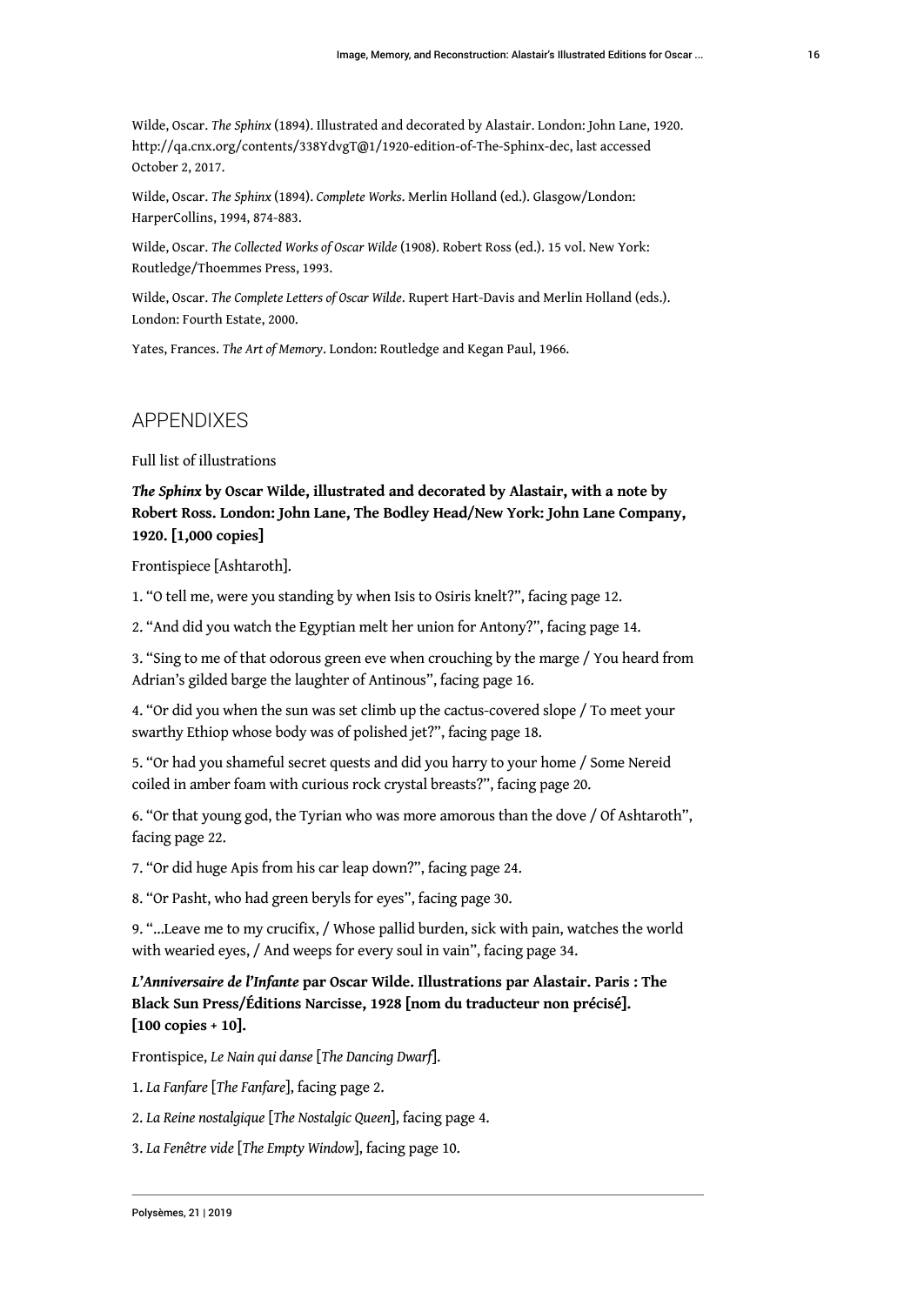- 4. *L'Autodafé* [*The Autodafé*], facing page 14.
- 5. *Les Danseurs de la Vierge* [*The Dancers of the Virgin*], facing page 20.
- 6. *Les Singes de Barbarie* [*The Barbary Apes*], facing page 24.
- 7. *Les Fouleurs de raisin* [*The Grape-Treaders*], facing page 31.
- 8. *Le Nain mort* [*The Dead Dwarf*], facing page 36.

## **NOTES**

<span id="page-17-0"></span>**[1.](#page-2-0)** *The Sphinx* was first published, with decorations by Charles Ricketts, by John Lane/The Bodley Head in 1894.

<span id="page-17-1"></span>**[2.](#page-2-1)** *The Birthday of the Infanta* was first published both in French and in English in the periodical *Paris illustré* in 1889 (n° 35, 30 March 1889) under the title "L'Anniversaire de naissance de la petite princesse", then in the collection *A House of Pomegranates* in 1891 by Charles Osgood McIlvaine & Co, with illustrations by Charles Ricketts and Charles Haslewood Shannon. "The Birthday of the Infanta" was one of the first texts by Wilde to be translated into French, the translation being by Stuart Merrill, an American friend of Wilde's who lived in Paris (and wrote in French) and who would help Wilde review the French manuscript of *Salomé,* published in Paris by the *Librairie de l'art indépendant* in February 1893 (Ellmann 353).

<span id="page-17-2"></span>**[3.](#page-2-2)** Carole Cambray offers an in-depth analysis of the illustrations of *Salomé* by Alastair in *Crise de la représentation dans la* Salomé *d'Oscar Wilde et chez ses illustrateurs*. Unpublished doctoral thesis. Université Strasbourg II, 2000. According to her, the technique used by Alastair was drypoint on a metal plate, the design being then transferred onto a precious fabric before being printed photomechanically on paper (152).

<span id="page-17-3"></span>**[4.](#page-2-3)** This edition is fully downloadable on [http://cnx.org/contents/df7f1876](http://cnx.org/contents/df7f1876-f813-44c4-95d4-53f56d65c775@1/1920_edition_of_The_Sphinx,_de) [f813-44c4-95d4-53f56d65c775@1/1920\\_edition\\_of\\_The\\_Sphinx,\\_de,](http://cnx.org/contents/df7f1876-f813-44c4-95d4-53f56d65c775@1/1920_edition_of_The_Sphinx,_de) last consulted October 2, 2017.

<span id="page-17-4"></span>**[5.](#page-2-4)** The images had indeed been presented at an exhibition in June 1914 (Leicester Galleries, Leicester Square, London). I consulted the catalogue of that exhibition at the Robert Ross Memorial Collection (University College, Oxford) in October 2017.

<span id="page-17-5"></span>**[6.](#page-2-5)** The Bodley Head, originally a bookshop, located on 6B Vigo Street in London and founded on October 10, 1887 by John Lane and Charles Elkin Mathews, is probably the most famous publishing house of the 1890s in the United Kingdom. It was from 1889 that Mathews and Lane embarked on a publishing venture. They published some of the most famous authors of the time, such as Max Beerbohm, Ernest Dowson, Arthur Symons, John Davidson, and Oscar Wilde. The Bodley Head is also behind the magazine *The Yellow Book*, which is considered by many as the epitome of the *fin-de-siècle* spirit in the United Kingdom (for more details, see Nelson as well as Stetz and Lasner). Alastair met John Lane in London before World War 1; the publisher saw in Alastair "another artist of Beardsley's originality" (Arwas 7).

<span id="page-17-6"></span>**[7.](#page-2-6)** For copyrights reasons, it has unfortunately been impossible to reproduce here images from the illustrated version of *The Birthday of the Infanta* by Alastair. The volume can be accessed at the Bibliothèque nationale de France [\(http://catalogue.bnf.fr/ark:/12148/cb316498927,](http://catalogue.bnf.fr/ark:/12148/cb316498927) last accessed October 2, 2017) and at the Bibliothèque littéraire Doucet ([http://www.sudoc.fr/190857447,](http://www.sudoc.fr/190857447) last accessed October 2, 2017). Some of the images can be retrieved from the Internet.

<span id="page-17-7"></span>**[8.](#page-3-0)** Diego Velázquez, *Portrait of Innocent X*, c. 1650, oil on canvas, 141 x 119 cm, Rome, Galleria Doria-Pamphilj, a painting which later inspired Francis Bacon (*Study after Velázquez's Portrait of Pope Innocent X*, 1953, oil on canvas, 153 x 118 cm, Des Moines, Iowa, Des Moines Art Center). A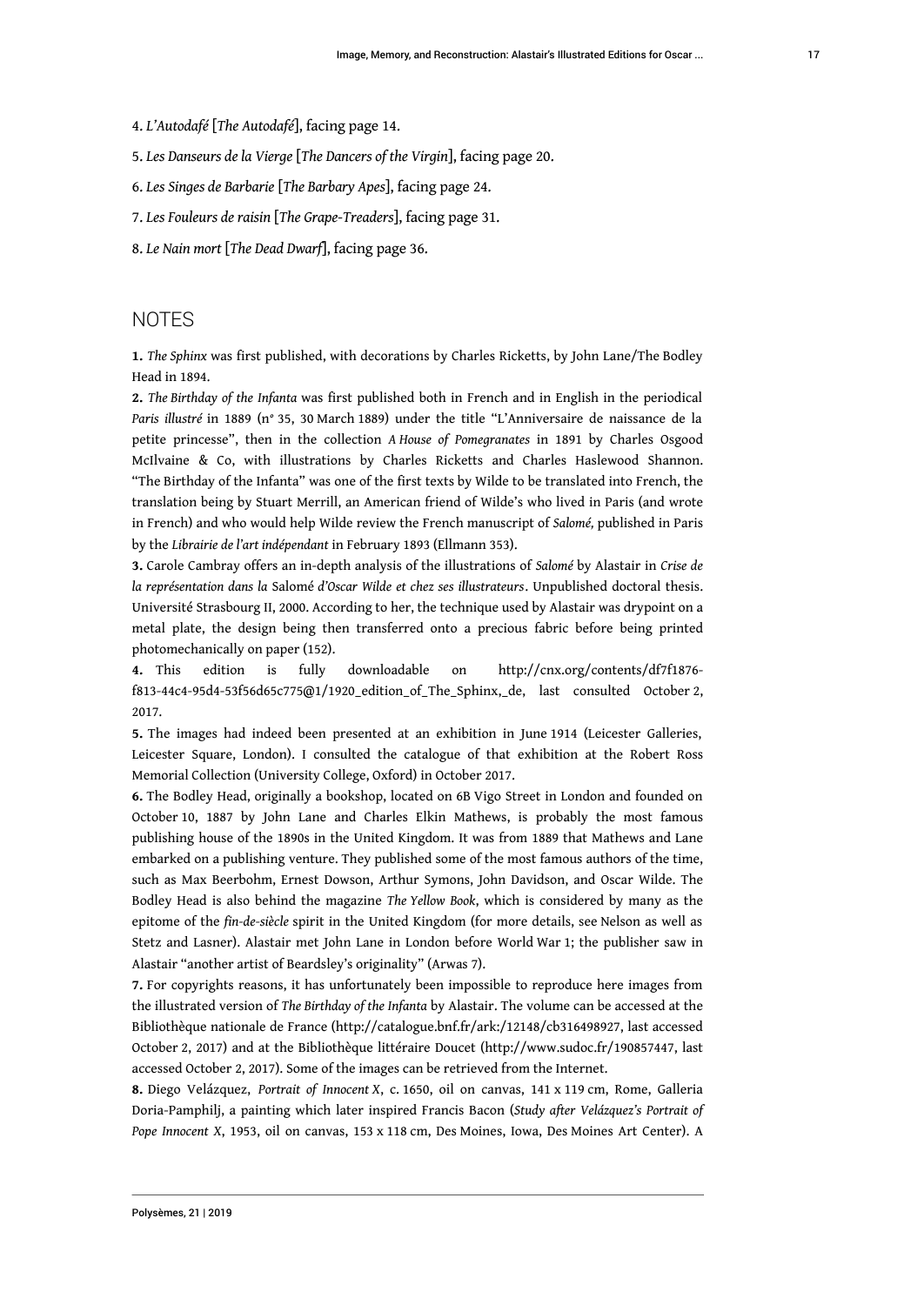reference to Velázquez also appears in the nineteenth chapter of *The Picture of Dorian Gray* ("A man can paint like Velasquez and yet be as dull as possible" [*Dorian Gray*, 179]).

<span id="page-18-0"></span>**[9.](#page-3-1)** Also see Daniel Arasse's interpretation of the painting (Arasse 177-216).

<span id="page-18-1"></span>**[10.](#page-4-0)** Since Napoleon's invasion of Egypt in 1798, Europe had been fascinated by Egyptian antiquity and artefacts, an "Egyptomania" exemplified in literature by Théophile Gautier's *Roman de la momie* (1857-1858), or Bram Stoker's *The Jewel of Seven Stars* (1903), for instance.

<span id="page-18-2"></span>**[11.](#page-4-1)** "The Birthday of the Infanta" also attests to Wilde's taste for the orientalism of both Gautier and Flaubert. Wilde drew from Gautier's *L'Orient* and *Voyage en Espagne*, as well as from Gautier's poem "Ines de la Sierras" for his descriptions.

<span id="page-18-3"></span>**[12.](#page-6-0)** According to the catalogue of the British Library ( [http://explore.bl.uk/BLVU1:LSCOP-](http://explore.bl.uk/BLVU1:LSCOP-ALL:BLL01003923544)[ALL:BLL01003923544,](http://explore.bl.uk/BLVU1:LSCOP-ALL:BLL01003923544) last accessed October 2, 2017), the plate illustrations are by Charles Haslewood Shannon, and the title page, text illustrations, decorations and endpapers were designed by Charles Ricketts.

<span id="page-18-4"></span>**[13.](#page-7-0)** One of the most famous mentions of Astarté in *fin-de-siècle* literature is Jean Lorrain's 1901 novel *Monsieur de Phocas* (whose subtitle is *Astarté*). The cult of the semitic goddess of love, beauty and the sea was associated to sacred prostitution for the Phenicians and required human sacrifices, children's holocausts, as well as hangings and crucifixions.

<span id="page-18-5"></span>**[14.](#page-8-0)** See for instance Oscar Wilde, "The Tomb of Keats" (*Irish Monthly*, July 1877), *Collected Works,* vol. XIV, 3-4, or "The Grosvenor Gallery" (*Dublin University Magazine*, July 1877), *Collected Works*, vol. XIV, 12*.*

<span id="page-18-6"></span>**[15.](#page-8-1)** This echoes *The Picture of Dorian Gray*, in which the titular character's body is fragmented; his beauty is in reality reduced to three anatomical details: "Yes, he was certainly very handsome, with his finely-curved scarlet lips, his frank blue eyes, his crisp gold hair" (*Dorian Gray*, 17). This reduction of the body to three physical traits partakes of the logic of the fetish that the text puts into place: Dorian's body is often expressed through synecdoche. This paradoxical logic whereby parts are cut up in order to express the harmonious beauty of the whole often appears in several illustrations of the novel (Giudicelli 236-242).

<span id="page-18-7"></span>**[16.](#page-10-0)** Interestingly, *The Birthday of the Infanta* had been transposed into an opera *, Der Zwerg* ( *The Dwarf*), by the Austrian composer Alexander von Zemlinsky, in 1922, just six years before Alastair's illustrations.

<span id="page-18-8"></span>**[17.](#page-11-0)** For an in-depth analysis of the graphic versions of the "dance of the seven veils" by the different illustrators of *Salomé*, see Cambray 192-198.

#### ABSTRACTS

This essay focuses on the illustrations by German-born, polyglot artist Alastair (the *nom de plume* of Hans Henning Otto, Baron von Voigt [1887-1969]) for two editions of Wilde's texts published in the 1920s: a 1920 version of the poem *The Sphinx* published by John Lane (a frontispiece, decorations, and nine full-page illustrations) and a 1928 version of the tale *The Birthday of the Infanta* published in Paris by The Black Sun Press/Éditions Narcisse (eight plates and a frontispiece). Alastair's illustrated versions of Wilde's texts testify to the enduring legacy of the Anglo-Irish author's works in the twentieth century. What I first wish to show is that Alastair's creations also hold up a mirror to Wilde's texts themselves, which are imaginary reconstructions of worlds—the ancient world (*The Sphinx*) or the Spanish Golden Age (*The Birthday of the Infanta*)—